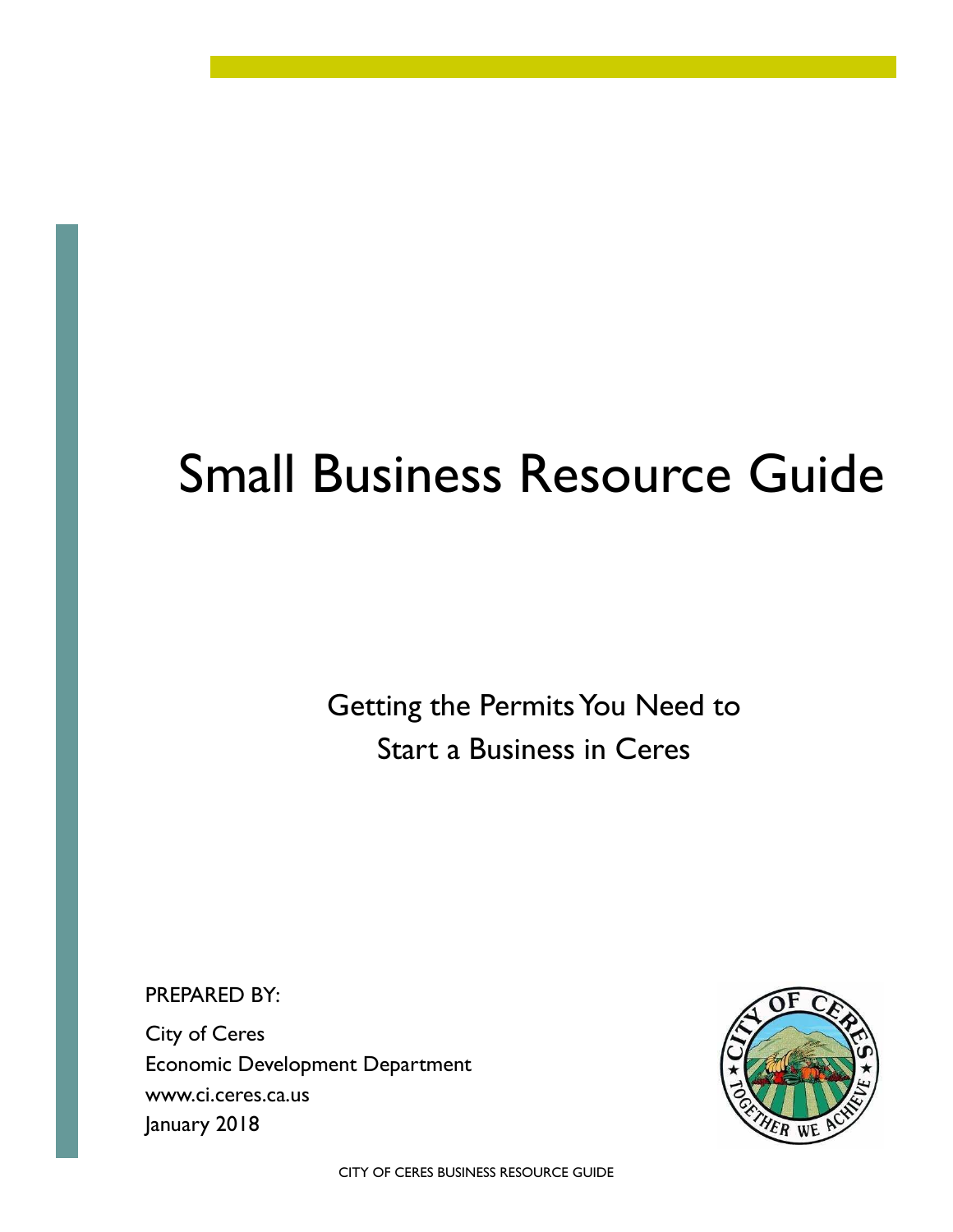### PREFACE

The City of Ceres recognizes the effort and investment that goes into starting a new business and wants to do its part to ensure a timely and efficient opening. The following is a simple guide to help business and property owners understand permitting requirements for establishing a business in a commercial space within the City.

The information in this guide has been organized into a series of step-by-step questions that describe the types of businesses allowed within the City, what types of permits may be required for the business, how to apply for needed permits, and other important steps associated with opening a new business.

Because all businesses and business spaces are unique, it is simply not practical to cover all possible permitting scenarios in this guide. The intent here is to provide a basic overview of permits and permitting requirements to help you understand and integrate these requirements as part of your business plan.

It is important to understand that this guide is not intended to serve as a substitute for consultation with City staff. Early consultation with staff from the City's Planning and Building Department to discuss the particulars of your business and the business space you are interested in is strongly recommended.

The City appreciates your consideration of Ceres as a place to locate your business. Our staff is ready and available to work with you towards an expedient and successful opening for your business.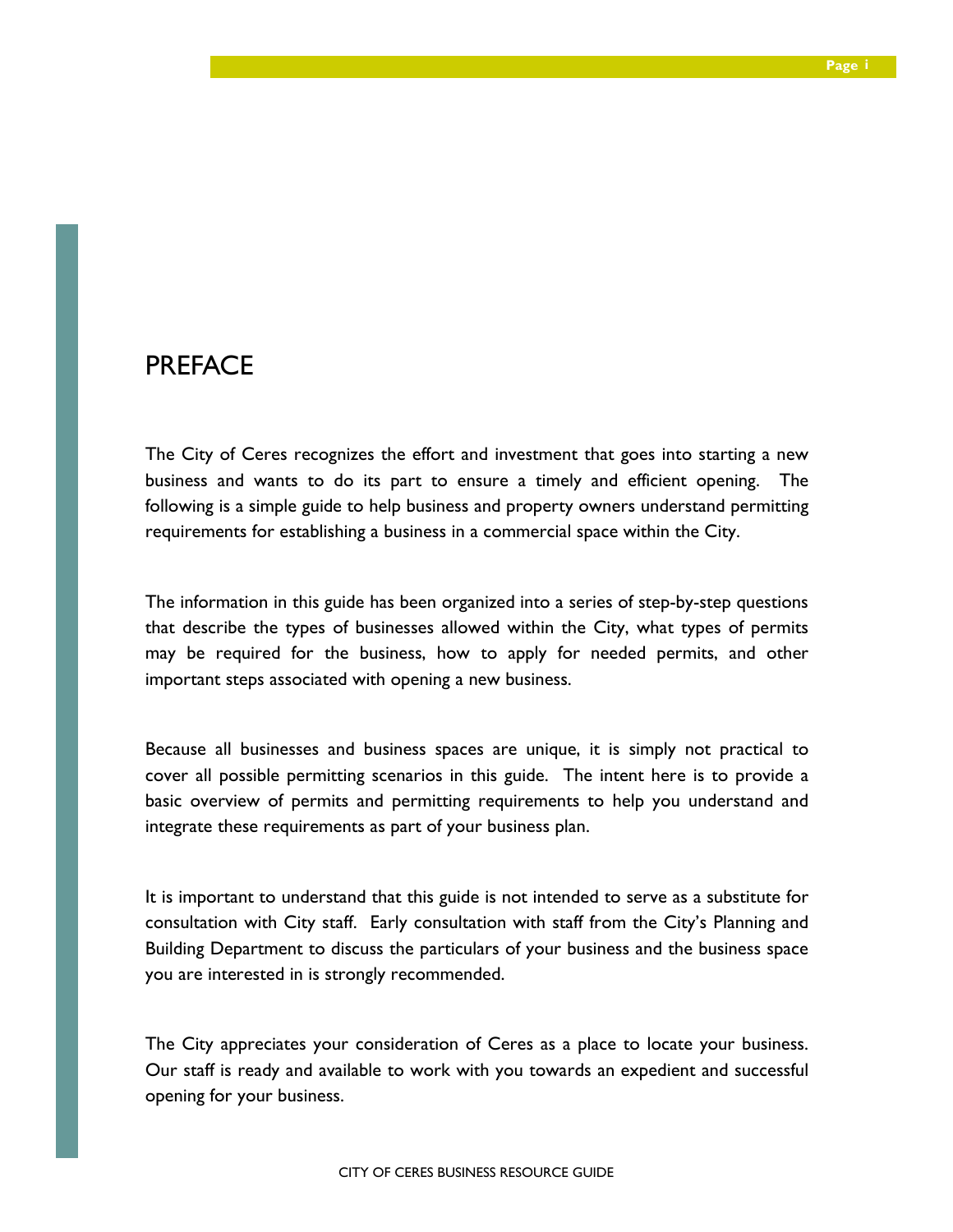## **CONTENTS**

### **1. IS MY BUSINESS ALLOWED?**

### **2. DO I NEED A PERMIT FOR MY BUSINESS?**

### **3. DO I NEED A CITY BUSINESS LICENSE?**

|--|--|--|--|--|

### **4. WHO DO I TALK TO?**

### **APPENDIX**

### **CHECKLIST FOR MY BUSINESS**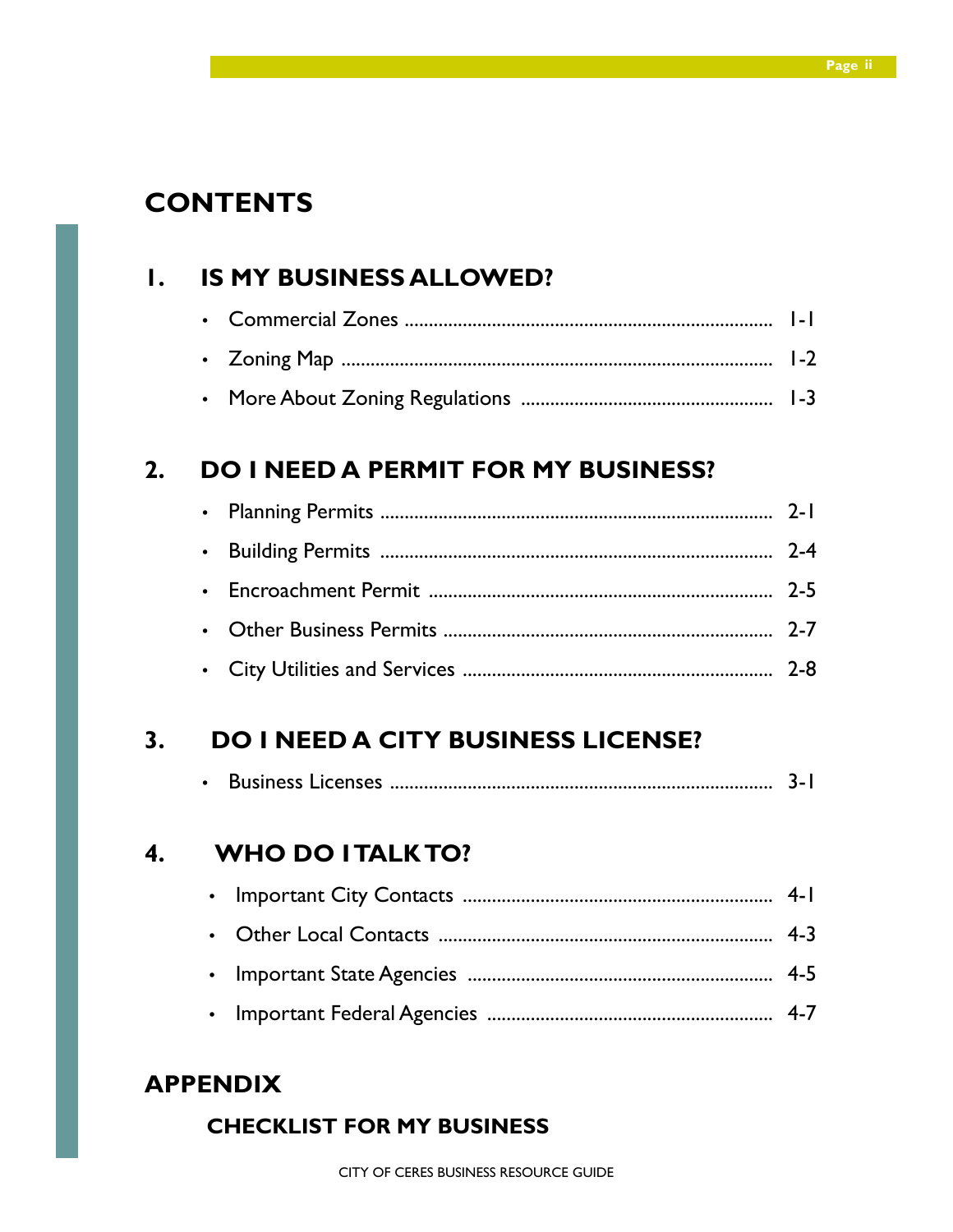### **IS MY BUSINESS ALLOWED IN THE CITY?**



### **First Point of Contact: Ceres Planning Department**

The most essential part of any successful business is location, location, location. When looking for the property best suited for your business, there are several factors to consider. The City of Ceres has a number of "zoning districts" that allow for a wide range of business activities. Zoning districts regulate the types of businesses allowed in the City and where they can be located. Areas within the City that are "zoned" for business are illustrated on page 1-2. The table below summarizes some of the most common businesses that are allowed within these zoning districts. Specific regulations for each zoning district, including a complete list of allowable and prohibited uses, is available at the Planning Division of Community Development.

#### **CERES PLANNING DIVISION**

**2220 Magnolia Street Ceres, CA 95307 Phone: 209.538.5774 FAX: 209.538.5675 www.ci.ceres.ca.us/182/ Planning-Buidling Office Hours: Monday-Friday 8:00 - 5:00** 

| <b>COMMERCIAL ZONING DISTRICTS</b>                                                                                                                                                                                                                                                                                                                                                                                                                                                                                                                                                                                                                                      |                                                                                                                                                                                                                                                                                                                                                                                                                                                                                                                                                                                                                                                                                     |  |
|-------------------------------------------------------------------------------------------------------------------------------------------------------------------------------------------------------------------------------------------------------------------------------------------------------------------------------------------------------------------------------------------------------------------------------------------------------------------------------------------------------------------------------------------------------------------------------------------------------------------------------------------------------------------------|-------------------------------------------------------------------------------------------------------------------------------------------------------------------------------------------------------------------------------------------------------------------------------------------------------------------------------------------------------------------------------------------------------------------------------------------------------------------------------------------------------------------------------------------------------------------------------------------------------------------------------------------------------------------------------------|--|
| <b>Neighborhood Commercial District (C-1)</b>                                                                                                                                                                                                                                                                                                                                                                                                                                                                                                                                                                                                                           | <b>Wholesale Commercial District (C-3)</b>                                                                                                                                                                                                                                                                                                                                                                                                                                                                                                                                                                                                                                          |  |
| - Resident-serving retail uses<br>- Personal service establishments<br>- Hardware and craft supply stores<br>- Banks and financial institutions<br>- Restaurants and cafes (w/o alcohol service)<br>- Laundromats and dry cleaners<br><b>Community Commercial District (C-2)</b><br>- All of the businesses listed above<br>- Apparel and shoe stores<br>- Restaurants and cafes (w/ alcohol service)<br>- Nightclubs and Lounges<br>- Shopping Centers<br>- Automatic car washes<br>- Appliance stores<br><b>Administrative Professional District (A-P)</b><br>- Administrative, financial, professional offices<br>- Medical, dental and therapeutic offices and labs | - Automobile/vehicle sales and service facilities<br>- Automobile service stations<br>- Building materials sales yards<br>- Public mini-storage facilities<br><b>Highway Commercial District (H-1)</b><br>- All types vehicle sales and repair facilities<br>- Restaurants, fast food drive-thru, and coffee shops<br>- Hotels, motor hotels, inns<br>- Automobile service stations<br>Mitchell Road Corridor Specific Plan (SP)*<br>- Community Commercial Serving Uses<br>- Regional Commercial Serving Uses<br>- Highway Commercial Serving Uses<br>- Mixed Use 1 (MX-1)<br>- Mixed Use 2 (MX-2)<br>* (This zone has special standards - check with<br><b>Planning Division)</b> |  |
|                                                                                                                                                                                                                                                                                                                                                                                                                                                                                                                                                                                                                                                                         |                                                                                                                                                                                                                                                                                                                                                                                                                                                                                                                                                                                                                                                                                     |  |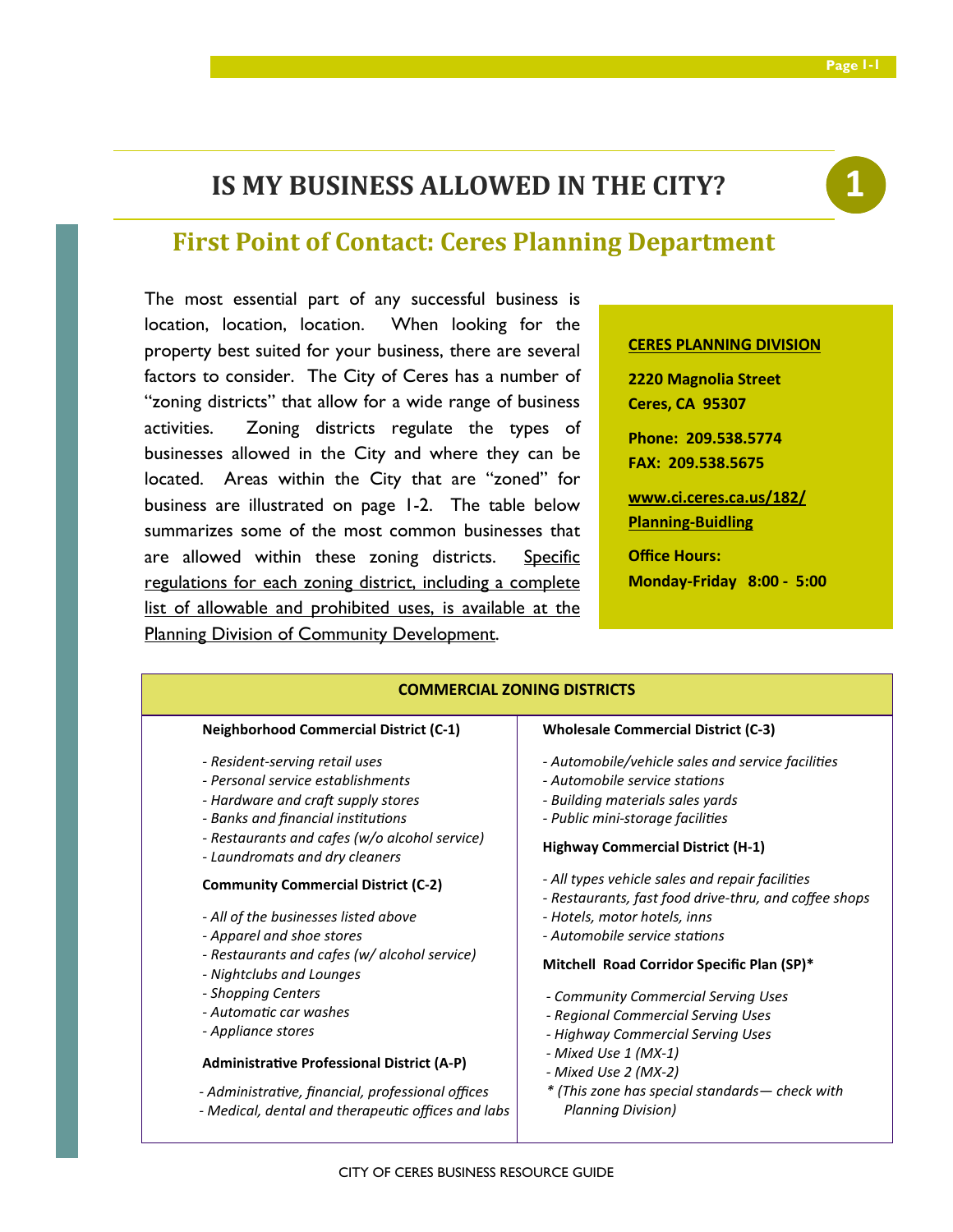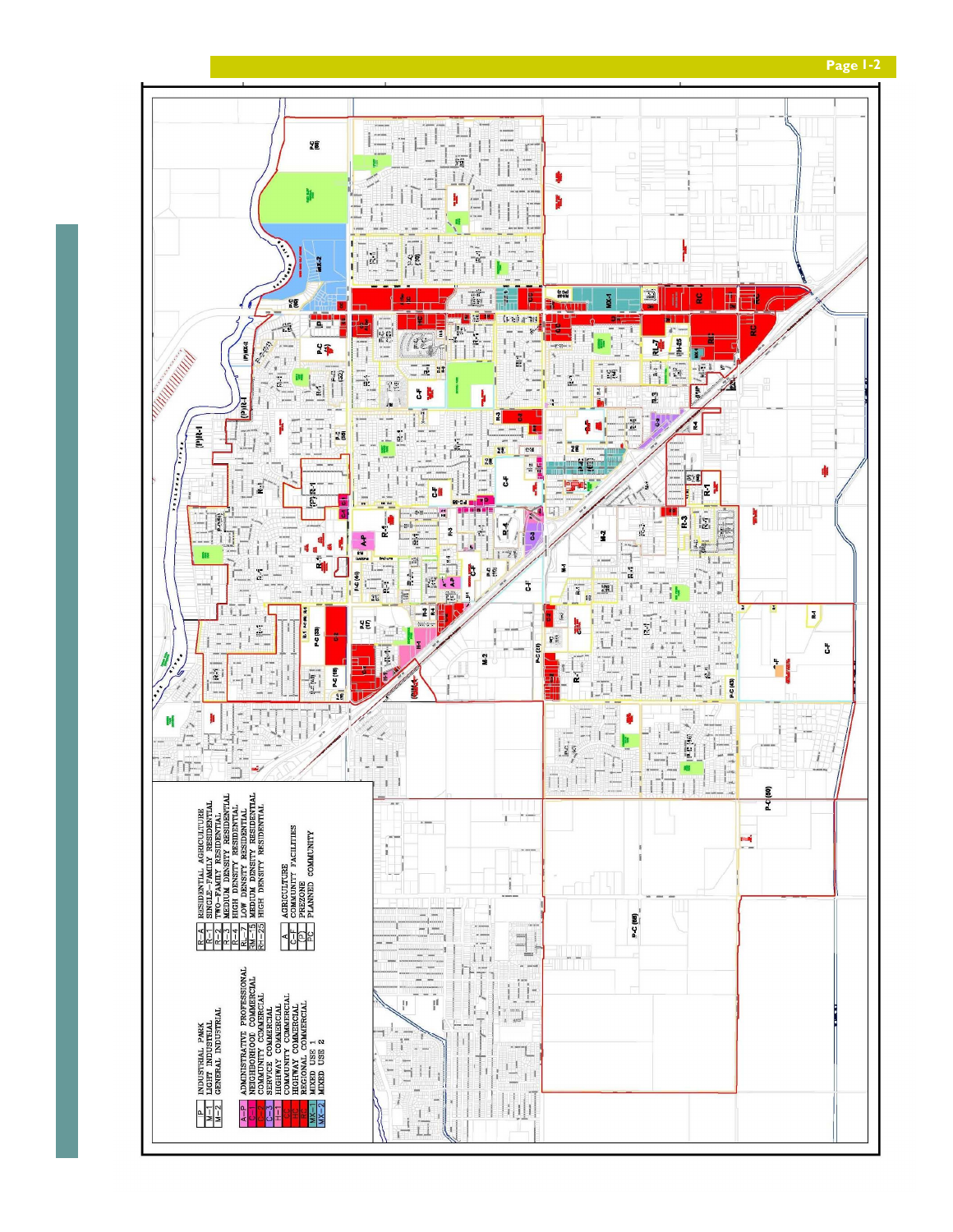### **More About Zoning Regulations**

### **Permitted Uses**

Each zoning district in the City is accompanied by a list of specific uses that have been determined as appropriate for that district. These are the business types most suitable for the specific area or neighborhood based on the type and amount of traffic they generate, their "sensitivity" to other adjoining uses or businesses, and their level of intensity or density of development.

*TIP: Checking the zoning of a desired property prior to signing a lease or purchase will help minimize unexpected delays and costs, or even discovering the inability to use the property or open your business due to improper zoning.* 

### **Conditional Uses**

Each zoning district in the City is also accompanied by a list of specific uses considered to be "conditional uses". These are uses that may be similar to many of the permitted uses or businesses; however, they may also possess some associated activities that might not be well suited for a particular piece of property or location in that neighborhood. Common examples of uses that require a conditional use permit include: drive-thru restaurants, liquor stores, commercial recreation facilities, churches, hospitals, and restaurants in an A-P zoning district. In those instances, these conditional uses may be allowed on a case-by-case basis under certain "conditions" established by the Ceres Planning Commission. In order to be approved for a particular property, proposed conditional uses require an application for Conditional Use to be submitted and reviewed by the City staff and a noticed public hearing held by the Ceres Planning Commission. It's important to allow for the extra time required to prepare the application materials and process this type of conditional use permit application through the City's process.

### **Zoning District Development Standards**

Even if a business location is already properly zoned, a business owner proposing to construct a **new building** will be required to provide certain improvements to the property including, but not limited to, building setback and design requirements, off-street parking and loading spaces, landscaping and lighting standards, and storm water retention. In some cases, off-site public improvements may also be required. When considering opening a new business in an existing building, some of these considerations must be taken into account, such as sufficient parking or the property "occupancy type" of the building itself, before a new business may be located there.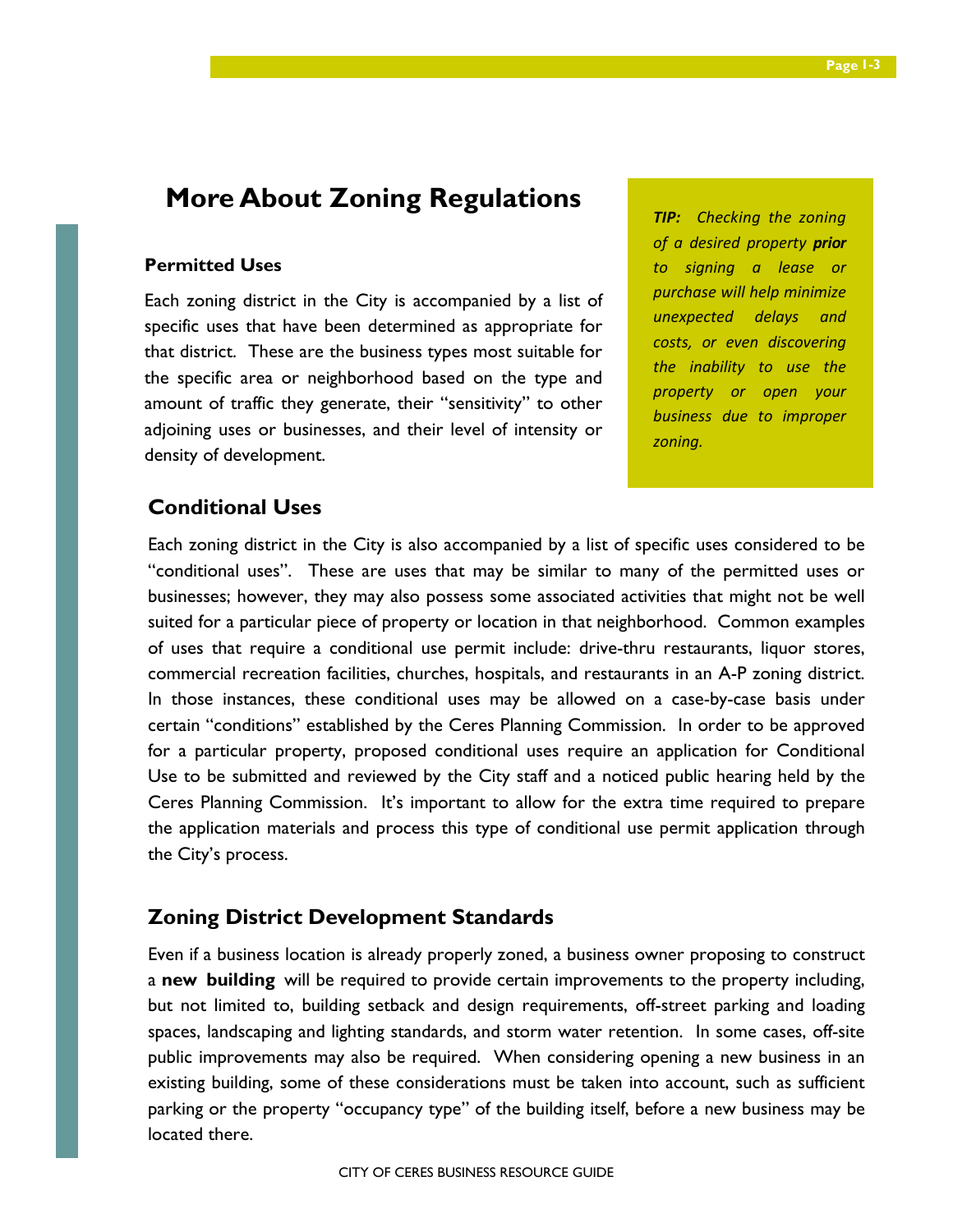### **DO I NEED A PERMIT FOR MY BUSINESS?**



### **Identifying the Next Steps in Opening Your Business**

Depending on the type of business and/or the improvements that will be made to the business space, additional permits from the City and other licensing agencies may be required before opening your business. The types of permits commonly needed by a new business include Planning Permits, Building Permits, and Engineering Permits (for encroachments constructed into the public right-of-way). Certain businesses may also require permits from other county and state agencies. For example, a restaurant business involving the sale of beer and wine will need permits from the City, the County of Stanislaus (for food and beverage service) and the State of California (for sale of alcoholic beverages). Your business may be unique and subject to more uncommon permitting or regulatory requirements.

*Business owners are strongly encouraged to verify permitting requirements with City staff prior* to signing a lease or rental agreement for any building or property.

*Tip: ALL new businesses are subject to certain laws and/or regulations, so there's no need to fear this step of the journey in opening your small business!* 

*While the process may seem intimidating, City staff is here to help guide you through the regulatory steps. It's important to keep in mind that these local, state and federal laws are not intended to "penalize" you as a new business owner. They have been established to protect you and your customers.* 

**Providing a safe, attractive, and** *healthy business environment is "good business" for all of us!* 

### **Planning Permits**

Planning Permit requirements vary greatly depending on the type of business, business activity, and proposed business location. By checking with the City Planning Division to determine the proper Zoning District for your business before you select a specific building or property, the need for special Planning Permits may be minimized. Nonetheless, certain businesses and business activities are only permitted in the City of Ceres after obtaining a special Planning Permit from the City of Ceres. The table on the following page identifies some of the more common business uses that do not require a special Planning Permit, along with some of the businesses that will require a special Planning Permit. Additionally, a brief description of the various special Planning Permits follows.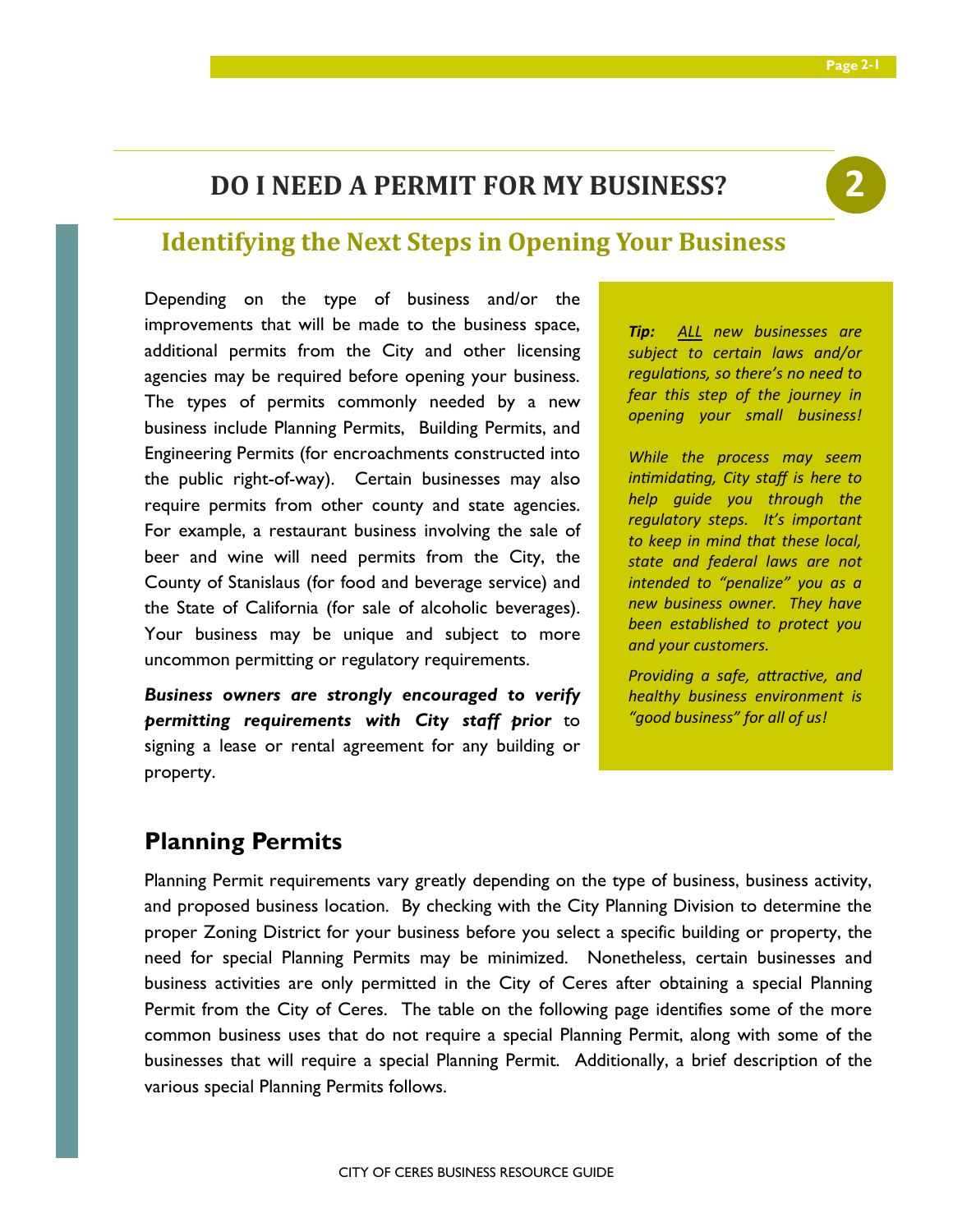| <b>When is a Special Planning Permit Required?</b> |                                             |  |
|----------------------------------------------------|---------------------------------------------|--|
| <b>Businesses that do not typically</b>            | Businesses that typically do require a      |  |
| require a Special Planning Permit                  | <b>Special Planning Permit</b>              |  |
| - Resident-serving retail uses                     | - Restaurant and cafes w/ alcohol service   |  |
| - Bookstores and gift shops                        | - Wine tasting, sales                       |  |
| - Business and professional offices                | - Liquor stores                             |  |
| - Banks and financial institutions                 | - Mixed residential/commercial projects     |  |
| - Medical and dental clinics                       | - Bars, live entertainment                  |  |
| (in the A-P Zoning District only)                  | - Outdoor dining or activities including    |  |
| - Art galleries                                    | those on the public right-of-way (sidewalk) |  |
| - Antique stores                                   | - Churches                                  |  |
| - Restaurants, bakeries and cafes                  | - Home-based businesses                     |  |
| (in the C-1, C-2 & H-C Districts only)             | - Temporary or Seasonal Sales               |  |

### **Home-Based Businesses**

In the City of Ceres, home-based businesses are referred to as Home Occupations, and are generally defined as business activities solely operated by a resident working within his or her private residence. Among other specific standards, Home Occupations must be secondary to the use of the home as a dwelling, be an "incidental" use of the property, and any business activities must not be a nuisance for the neighborhood. Prior approval of a Home Occupation Permit is required from the Director of Community Development and the Building Division.

### **CERES PLANNING DEPARTMENT**

**2220 Magnolia Street Ceres, CA 95307** 

**Phone: 209.538.5774 FAX: 209.538.5675** 

**www.ci.ceres.ca.us/182/ Planning-Building** 

**Office Hours: Monday-Friday 8:00 - 5:00** 

### **Administrative Use Permits**

Administrative Use Permits are required for certain uses that are limited in scope or of a temporary nature. Examples of these types of uses include seasonal or theme-oriented temporary retail uses, short-term outdoor business activities, and photography/filming permits. Applications for these types of temporary uses are reviewed by Planning & Building Division staff and approved by the Director of Community Development, and may be subject to conditions applied by City departments.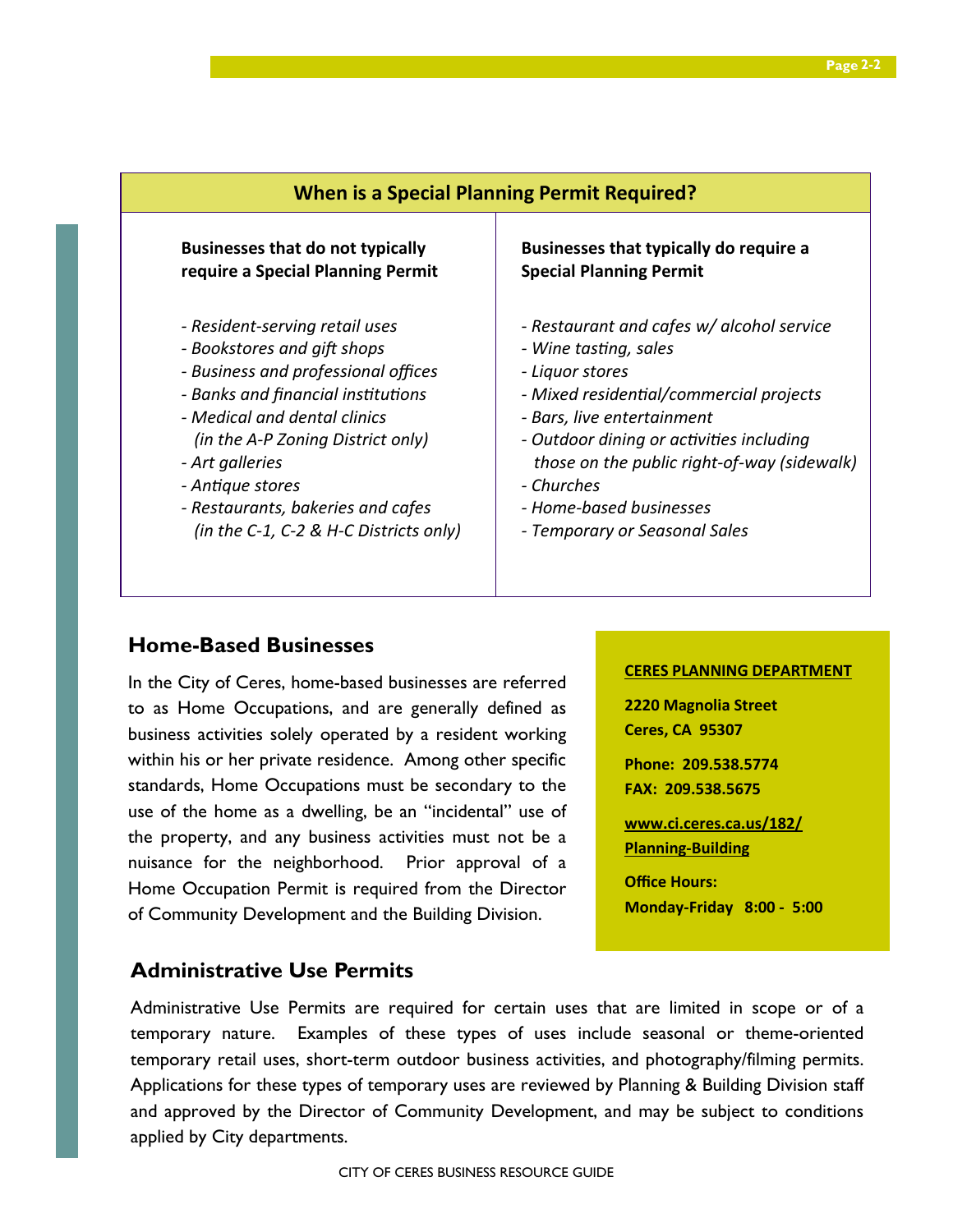### **Conditional Use Permits**

Conditional Use Permits are required for certain businesses proposed within certain Zoning Districts to ensure that their operations are conducted in a manner that is compatible with its surroundings and the public health, safety and welfare. A complete list of businesses requiring Conditional Use Permit approval is available at the Planning Division Department. Conditional Use Permits are reviewed and considered at a public hearing held before the City's Planning Commission. When approving a Conditional Use Permit, the Planning Commission must determine that the proposed business meets the criteria for Conditional Use Permit approval. The Planning Commission may also impose operational requirements or other conditions of approval as part of their decision.

*TIP: Business owners should be aware that*  **Conditional Use Permits** *may "stay with the land or specific business" and may not be transferrable from one property to another or from one business to another similar business* 

### **Design Review**

In some Planned Commercial business Zoning Districts, design review is required when alterations are being made to the exterior of a building (e.g., change in color, materials, new or relocated windows and doors, etc.). The purpose of Design Review is to promote good design and ensure a harmonious relationship of buildings. In most instances, Design Review is conducted administratively by Planning Division staff. For businesses requiring Conditional Use Permit approval, Design Review approval is granted by the City's Planning Commission in conjunction with the Conditional Use Permit.

### **Sign Permits**

The City of Ceres has a sign ordinance that regulates the type and size of business signs allowed within the City. Most business signs, including temporary signs for occasional promotions, require approval of a Sign Permit prior to installation. Typically, Sign Permits are reviewed and approved administratively by Planning and Building Division staff. Signs that are unusual in size or design may be referred to the Planning Commission for approval.

Depending on the complexity of the specific application(s), the time required by the City to process special permit applications described herein may take between a few days to several weeks. By meeting with a member of the Planning Department staff at the **earliest stage in the planning for your new business**, you can learn more about special permit application procedures, filing fees, and processing timelines for each type of Planning Permit that may be required.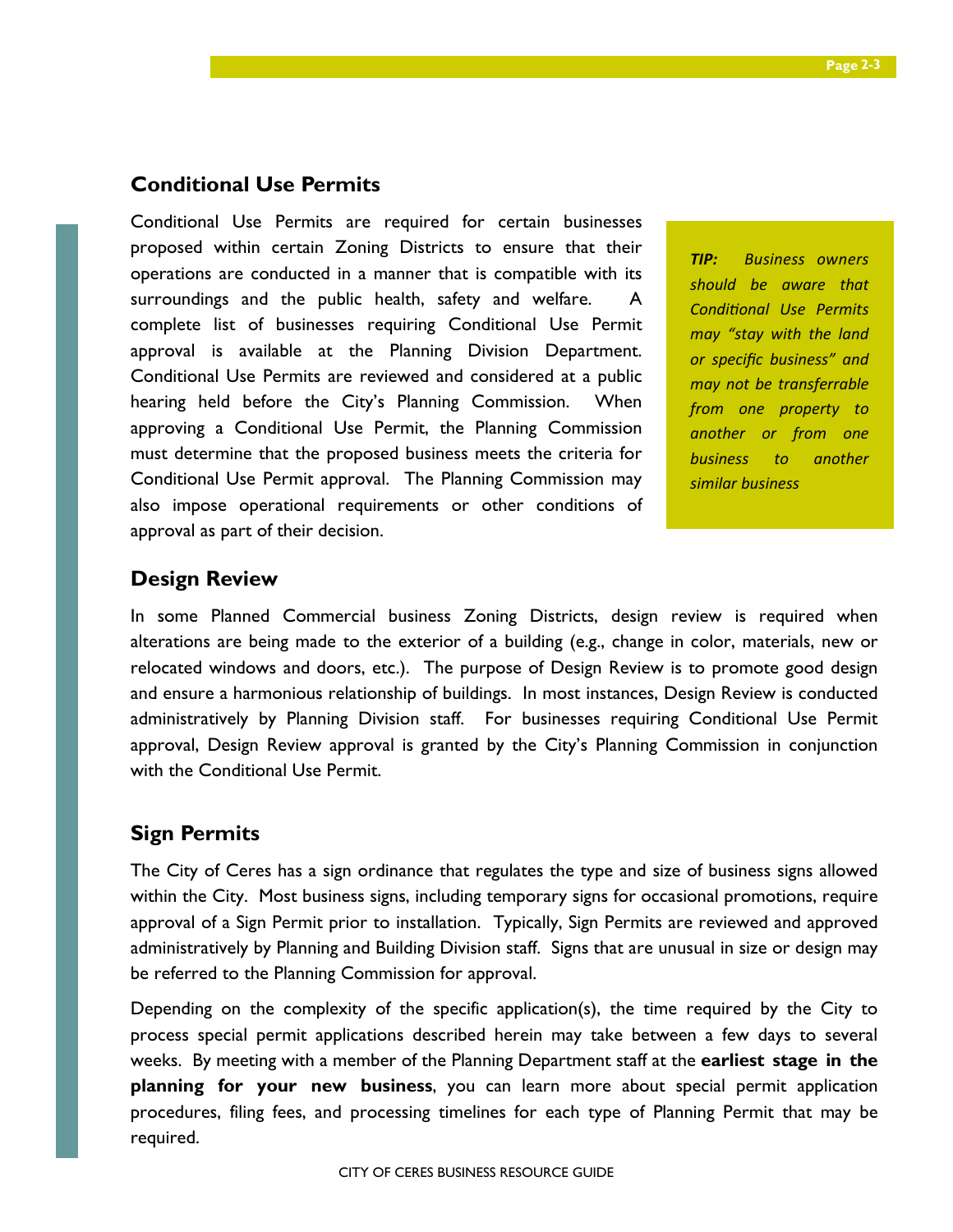### **Building Permits**

Most new businesses occupying an existing building will require a Certificate of Occupancy inspection (COO) from the Ceres Building Division. The purpose of this inspection is to generally ensure that the existing building space complies with basic fire and life safety requirements. A COO inspection application is submitted to the Building Division accompanied by an application fee of \$71. A City inspector will make arrangements to meet you at your new business location to conduct the inspection.

### **CERES BUILDING DIVISION**

**2220 Magnolia Street Ceres, CA 95307 Phone: 209.538.5753 FAX: 209.538.5752 www.ci.ceres.ca.us/182/ Planning-Building Office Hours: Monday-Friday 8:00 - 5:00** 

Often, a new business owner wishes to make improvements to the building or interior business space. A Building Permit is required for many of these building improvements, particularly when they involve structural changes or upgrades in the building's plumbing, electrical, or mechanical systems. The table below identifies some of these more common building improvements and when a building permit is typically required.

| <b>When is a Building Permit Required?</b>                                                                                                                         |                                                                                                                                                                                                                                                                                                                                                   |  |
|--------------------------------------------------------------------------------------------------------------------------------------------------------------------|---------------------------------------------------------------------------------------------------------------------------------------------------------------------------------------------------------------------------------------------------------------------------------------------------------------------------------------------------|--|
| Work that does not typically require<br>a Building Permit<br>- Painting<br>- Carpeting<br>- Display cabinets<br>- Unattached clothing racks<br>- Tables and chairs | Work that requires a Building Permit<br>- New walls, floors & ceilings<br>- Modifications to existing walls, floor,<br>or ceilings<br>- New or modifications to existing plumbing<br>electrical or mechanical equipment<br>- Door & window replacement<br>- Work on the exterior of the building<br>- Installation of new exterior business signs |  |

To apply for a Building Permit, an application form along with detailed plans and information on the work being performed must be submitted to the Building Inspection Division. Generally, building plans and drawings must be prepared by a licensed architect, engineer or building designer. **Business owners are strongly encouraged to discuss submittal requirements with City staff** before submitting a Building Permit application. Once a complete application submittal is made, plan review and approval may take between two weeks for minor building improvements to several weeks for more complex applications.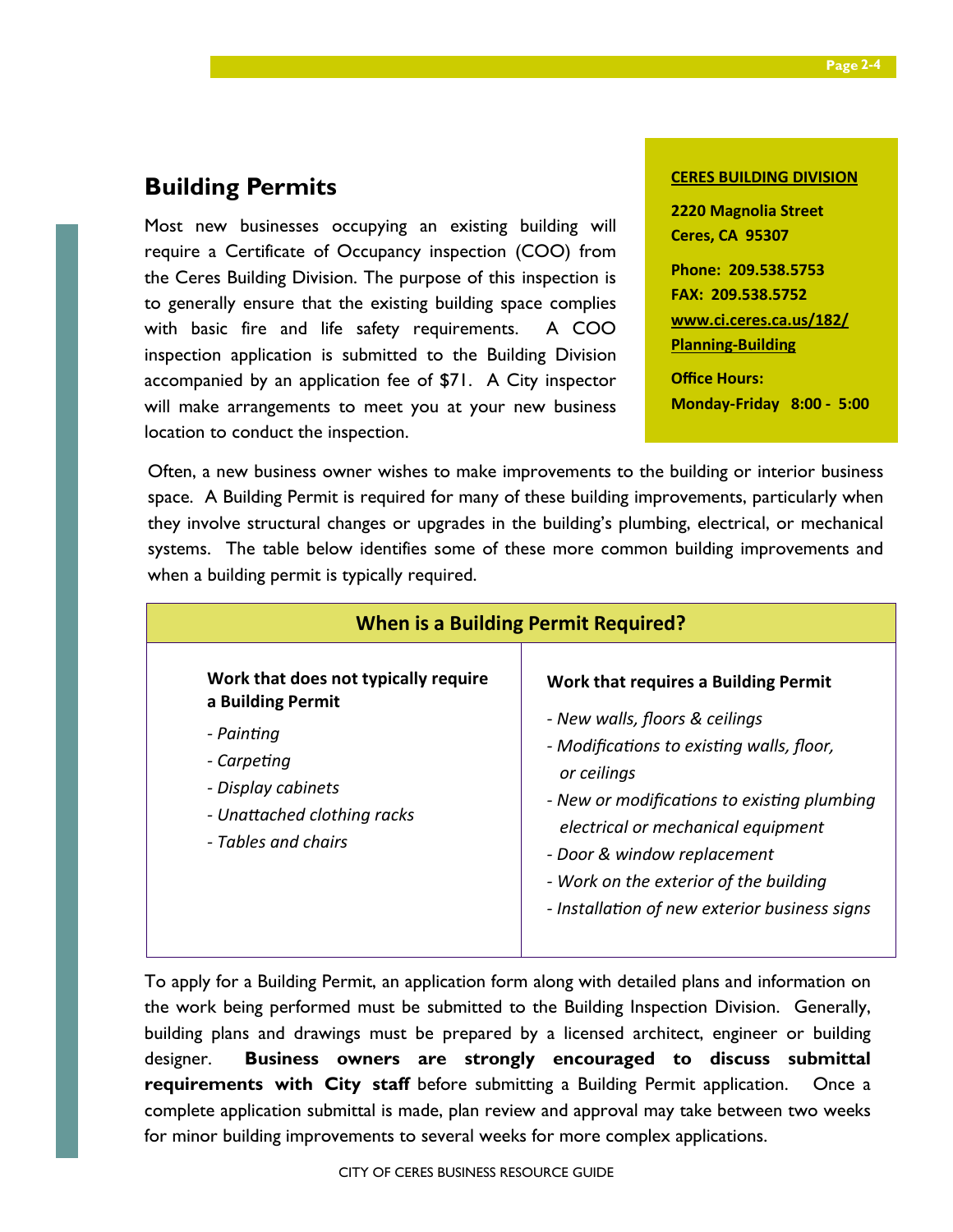### **Encroachment Permits**

An Encroachment Permit is required if the business involves use of the public right of way for seating, dining, merchandise display or other activity, or includes installation of a new sign or awning that overhangs into the public right-of-way. In the case of new building construction, conditions of approval may require the installation of public improvements (e.g., curb, gutter, sidewalks, etc.) that will also require an Encroachment Permit. The table below identifies some common business activities or improvements that do or do not require an Encroachment Permit.

### **CERES ENGINEERING DIVISION**

**2220 Magnolia Street Ceres, CA 95307** 

**Phone: 209.538.5792 FAX: 209.538.5675** 

**www.ci.ceres.ca.us/212/ Engineering-Division** 

**Office Hours:** 

**Monday-Friday 8:00 - 5:00** 

### **Businesses that do not typically require an Encroachment Permit**  *- Businesses that do not place items or make improvements within or overhang the public right-of-way (public sidewalk) - New businesses that are required to construct or install improvements within the public right-of-way (sidewalks or streets)*  **Businesses that do require an Encroachment Permit**  *- Businesses proposing to locate outdoor seating or dining areas in a public right of way (sidewalk). - Businesses proposing to install new awnings that overhang the public right-of-way (sidewalk). - Businesses proposing to install new signage that overhangs the public right-of-way (sidewalk). - Businesses proposing to occupy or conduct business activities in the public right-of-way (sidewalk or street).*  **When is an Encroachment Permit Required?**

### *- Businesses construcng new buildings and making improvements or addions to the public sidewalks and streets.*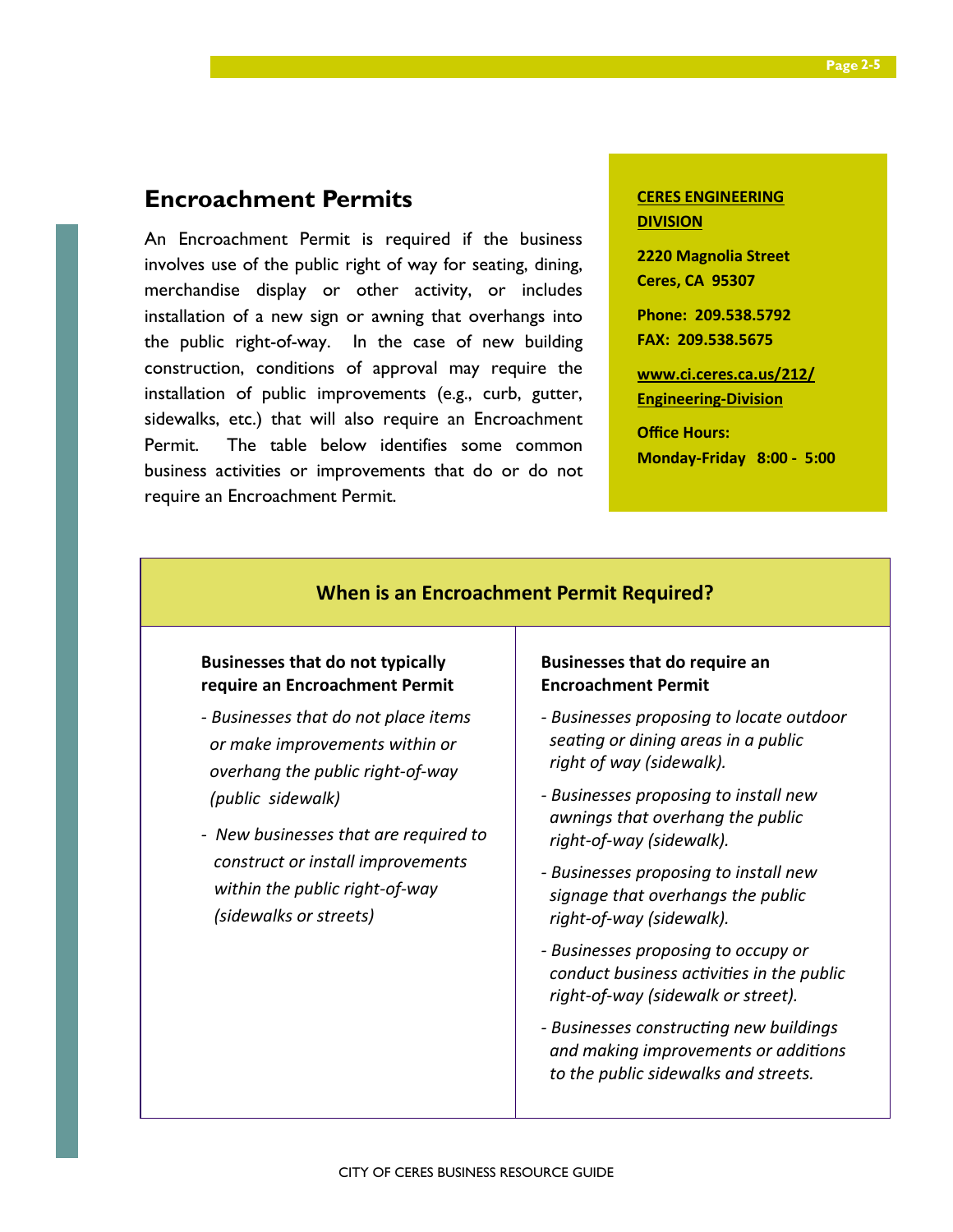To apply for an Encroachment Permit, an application form along with detailed plans and information on the work being performed must be submitted to the Engineering Division. Submittal requirements will vary depending on the nature and extent of work being performed. Generally, construction plans and drawings must be prepared by a licensed architect or registered engineer. **Business owners are strongly encouraged to discuss submittal requirements with City staff** before submitting any Encroachment Permit application. Once a complete application submittal is made, plan review and approval may take between a few days for minor building improvements or encroachments to several weeks for more complex applications that require approval of other agencies.

It should also be noted that long-term use of the public right-of-way as part of a business activity or physical improvement requires that the business owner name the City of Ceres as an "additionally insured" on the owner's general liability insurance policy.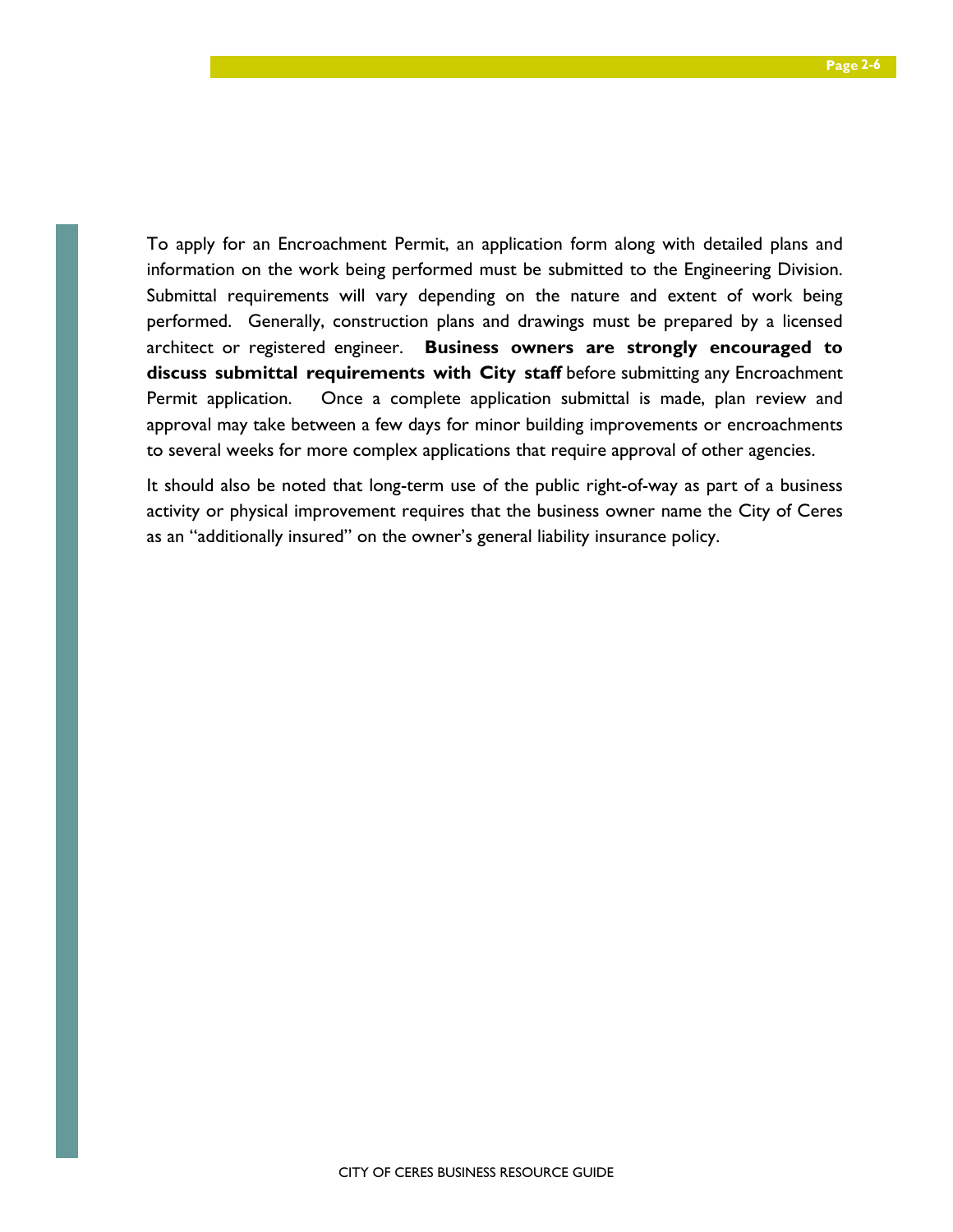### **Other Special Business Permits**

### **Businesses That Sell Food**

Even the simplest business that sells and/or serves food is required by law to meet certain minimum requirements regarding construction and equipment standards. These requirements may differ depending on the scope of your business operation.

"Food" may be defined for these purposes as anything intended for human consumption. Typically, "food" is considered a meal served at a restaurant; however, by law, such things as candy bars, soft drinks, packaged snacks, bottled water, ice, and coffee are considered "food". If your business operation consists of selling any of these items at the retail level, you will be operating a "food facility," which must comply with the California Retail Food Code (CalCode).

**STANISLAUS COUNTY ENVIRONMENTAL RESOURCES 3800 Cornucopia Way, Suite C Modesto, CA 95358 Phone: 209.525.6700 www.co.stanislaus.ca.us/er/**

Businesses planning to store, prepare, handle and serve unpackaged food or drinks in any manner are required to submit plans to the Stanislaus County Department of Environmental Resources **prior to commencing business activity.** Note that even new businesses planning on only selling or distributing *prepackaged* food (food or drink that was property packaged in an approved wholesale food facility prior to purchase by the retailer and sold unopened by the retailer) are also required to get a permit from the Stanislaus County Department of Environmental Health.

The Health Department also enforces state regulations pertaining to cottage food operations, mobile food facilities, and caterers. More details on applying for food service permits should be directed to the Stanislaus County Environmental Resources (see box above).

### **Businesses That Serve Alcohol**

Business that sell or serve alcoholic beverages must obtain a license from the State Department of Alcoholic Beverage Control (ABC). License applications may be obtained from the local office of the ABC located at 31 E. Channel Street, Room 168, in Stockton, California. More contact details are provided in Section 4, WHO DO I TALK TO?, page 4-5.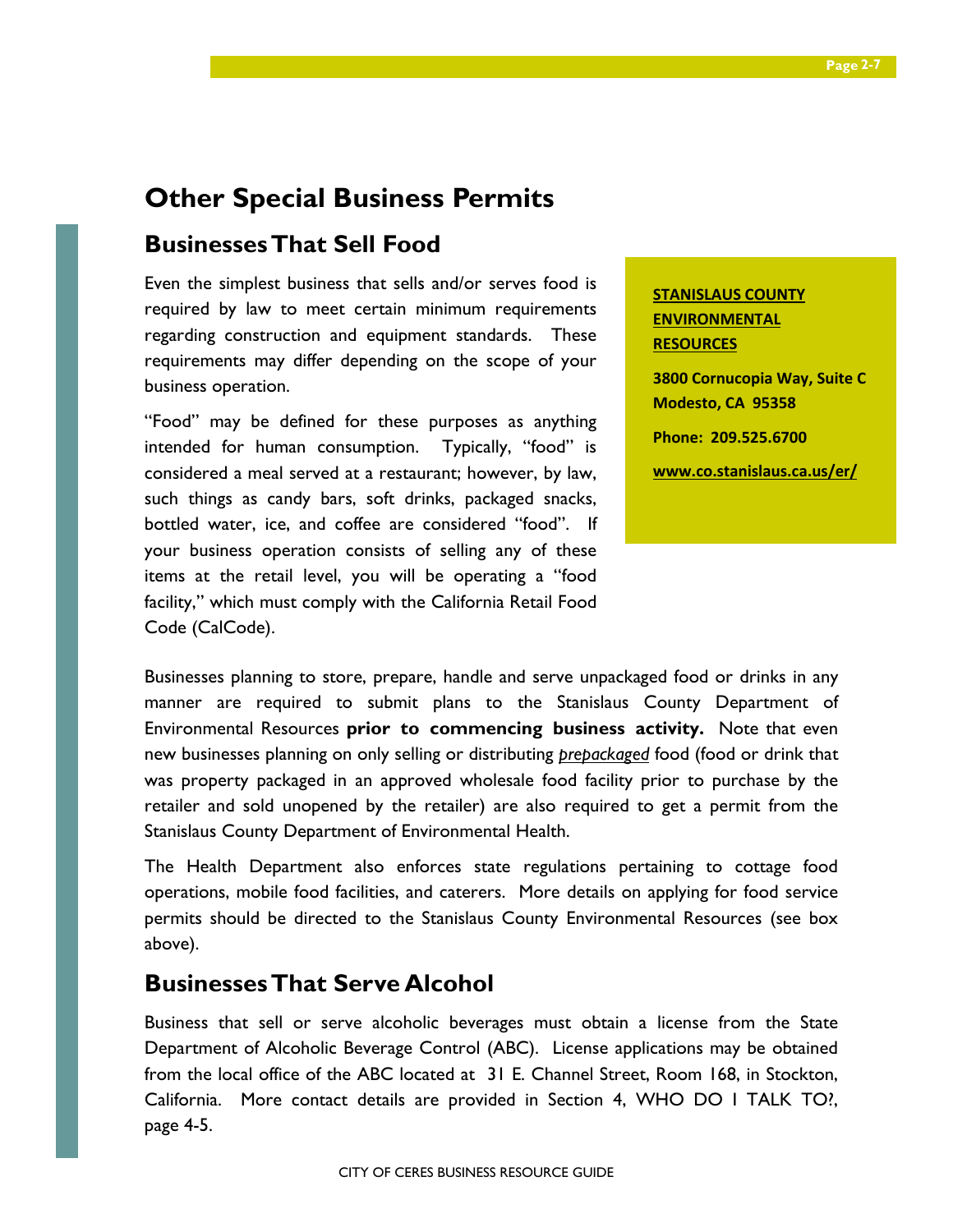### **City Utilities and Other Services**

The City of Ceres supplies domestic water and sewer service to all businesses throughout the City. Trash/ recycling services are also offered by the City through an arrangement with the City's franchise refuse collector, Bertolotti Disposal. Prior to opening the doors of your business, it is required that arrangements be made for these necessary City utility services. For commercial services where utility service lines and meters are existing, you must contact the City of Ceres Finance Department - Utilities Billing, at Ceres City Hall.

Electrical utility service in the City of Ceres is provided by Turlock Irrigation District, with an office located in downtown Ceres. Natural gas utility service in the City is provided by Pacific Gas & Electric.

Complete contact details for establishing new City utility and other utility services are found in Section 4, WHO DO I TALK TO?, page 4-4.

*TIP: When first opening a new business, it's important to ask the building owner or leasing agent about necessary arrangements to obtain local ulity services. In most common lease spaces, certain public utilities may already be present and those applicable utility service fees are included in the lease agreement. However, in many stand-alone buildings, the new business proprietor may be responsible to arrange for all applicable ulity services and connections for his or her new business.*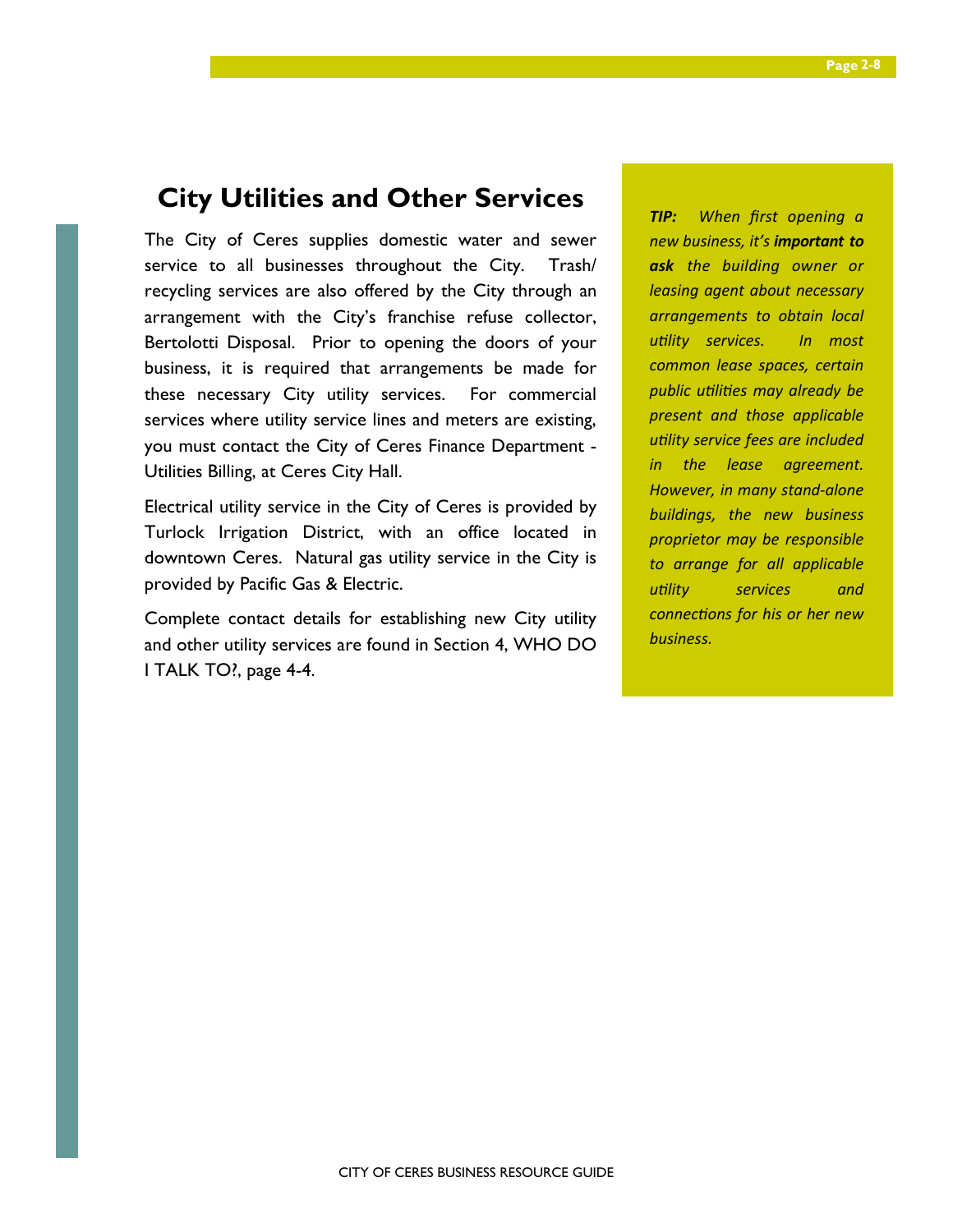### **DO I NEED A CITY BUSINESS LICENSE?**

### **Final Step: Obtain Your City Business License**

### **Do I Need a Business License?**

Per the **Ceres Municipal Code, Section 5.04.040**, any person who transacts and carries on any business, trade, profession, calling or occupation in the City of Ceres must first have procured a license from the City to do so and paying the prescribed business taxes, unless specifically exempted by the State. This includes individuals who enter the City to conduct a business with the intent of being paid as well as authorized Home-based businesses. The business license is not a regulatory "license", but is a tax measure that raises revenue for the City's General Fund and pays for services used by businesses such as Police, Fire, and Recreation. Almost every city and county in California has some form of business licensing or business tax certificates.

### **CERES FINANCE DEPARTMENT**

**2220 Magnolia Street Ceres, CA 95307 Phone: 209.538.5768 FAX: 209.538.5769 www.ci.ceres.ca.us/153/Finance Office Hours: Monday-Friday 8:00 - 5:00 Business License FAQs: www.ci.ceres.ca.us/FAQ.aspx?**

**TID=15** 

### **How Do I Obtain a Business License?**

Applications for a Ceres Business License may be obtained from the Ceres Finance Department, 2220 Magnolia Street, in downtown Ceres or may be downloaded from the City's website at http://www.ci.ceres.ca.us/DocumentCenter/View/94

After reading all information in the application packet and completing the application form, it should be returned to the City Finance department in person or by mail. As noted previously herein, you must be able to verify that your business meets the Zoning requirements as determined by the Ceres Planning Department, and that the building complies with Fire & Life Safety requirements as determined by the Ceres Building Division. You may also be asked to show clearances from the Ceres Police Department, the Stanislaus County Health Department, or verification of proper licensing that may be required by the State of California for certain business activities or vocations (e.g, child care centers and facilities, cosmetologists, massage establishments, etc.).

# **3**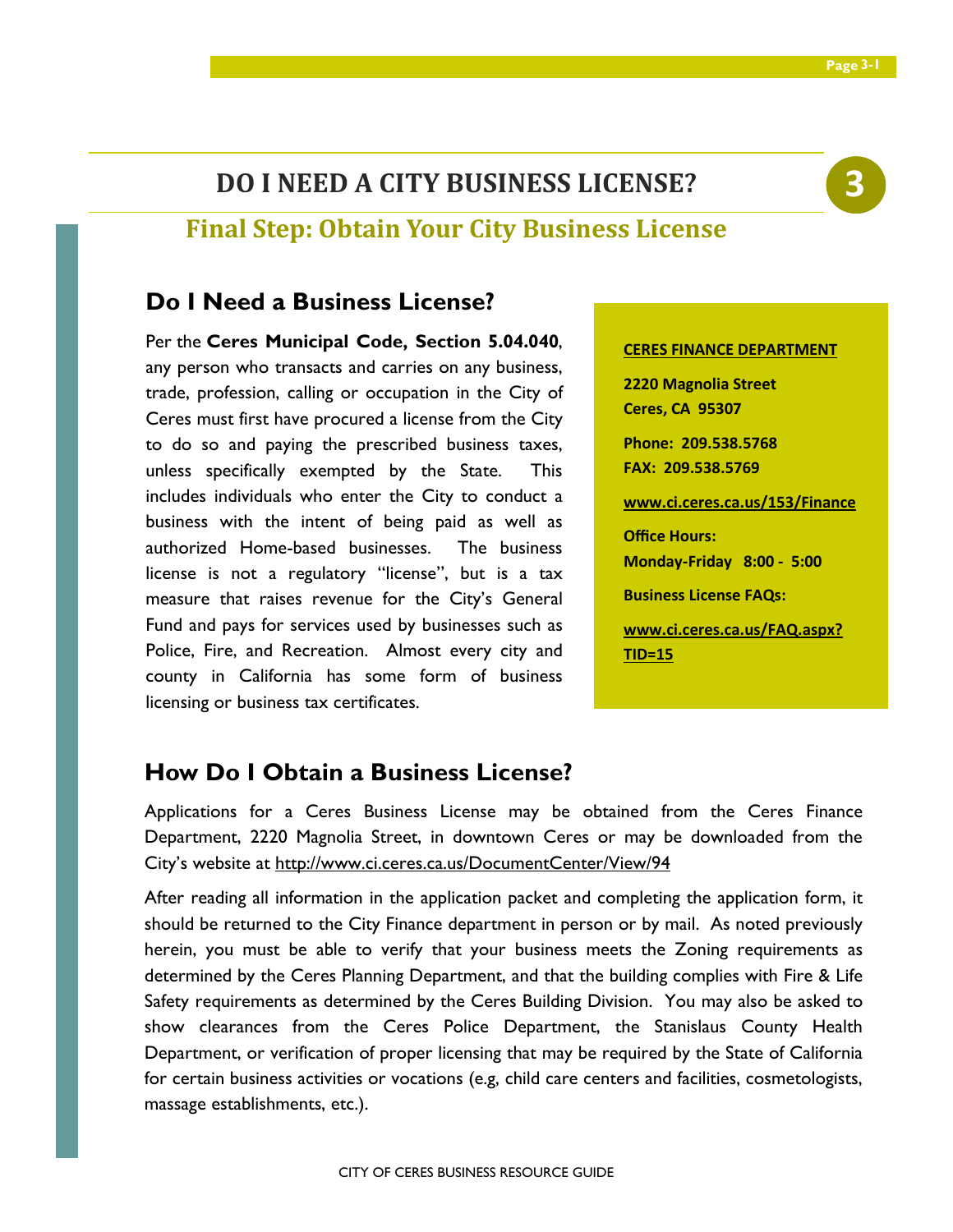### **Business Licenses: Other Questions**

### **How Much Will My Business License Cost?**

A business license application fee is \$30 must be paid and remitted with submission of a completed application. For most businesses, the business license mill taxes are paid on a quarterly basis according to the gross receipts of your business, estimated for the first quarter, and then based on actuals reported to the City each successive quarter. Business License mill taxes for most businesses are computed based on Declaration of Gross Receipt statements submitted to the City. Some businesses (e.g., hotels, landscape services, rental apartments, etc.) are considered as "flat-rate" accounts and the annual business license tax is pre-determined and paid in advance for each quarter.

*The complete Ceres Schedule of Business License Fees and Taxes can be viewed on the City's website at the following address: http:// www.ci.ceres.ca.us/ DocumentCenter/Home/ View/101*

### **How Often Must I Renew My Business License?**

Business Licenses are issued throughout the year and remain valid through March 31st of each calendar year. The license must then be renewed annually (gross receipts classification) or quarterly (flat rate classification) as long as your business remains open. A reminder notice to renew the annual license application is included in the quarterly statement sent by the City to each business each April.

### **Do I Need to Display My License?**

Yes, all business licenses must be posted in public view at the location of the business. For those businesses without a fixed location, the responsible party must carry the business license with them while conducting business in Ceres.

### **What If I Move to a New Location?**

When moving to another business location in the City, your business license may be transferred if the new business location is in compliance with Zoning District requirements. You are expected to notify the Finance Department of your new address, phone number, and any other changes to your business name and/or contact information by submitting a new application and payment.

### **Can I Transfer My Business License to Someone Else?**

Business licenses are not transferrable from one business owner to another. The new owner must apply for a new business license.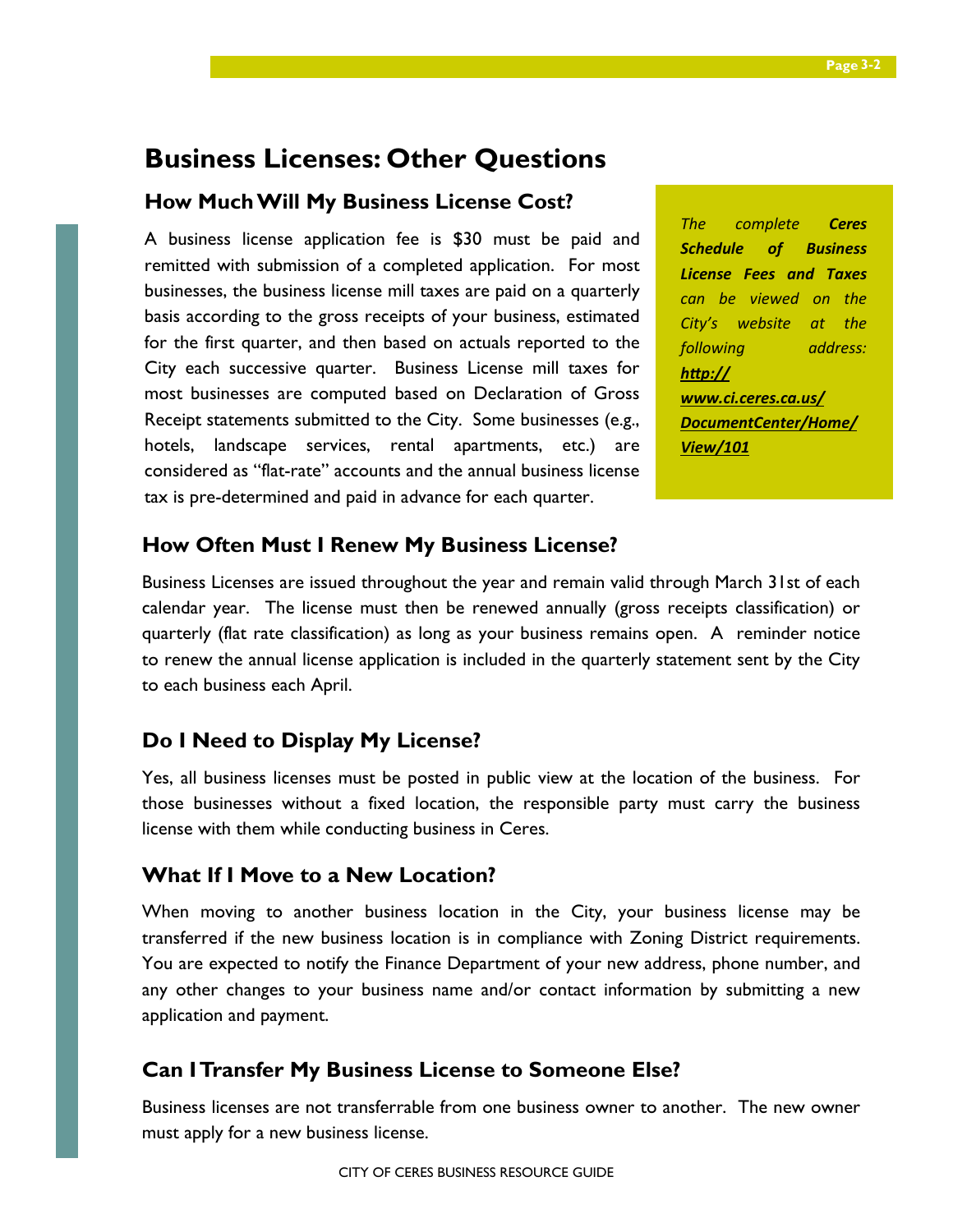### **WHO DO I TALK TO? 4**

### **Important City Contacts**

### **Planning Division**

- ◊ Zoning District compliance
- $\diamond$  Development Regulations
- ♦ Conditional Use Permits
- ◊ Sign Permits

### **Building Division**

- ♦ Fire & Life Safety Inspections
- ◊ Building Permits
- ♦ Building Inspections

#### **Ceres Community Development Division**

2220 Magnolia Street 8:00 a.m. to 5:00 p.m., M-F Ph: 209-538-5774 www.ci.ceres.ca.us/182/Planning/Building

#### **Ceres Community Development Division**

2220 Magnolia Street 8:00 a.m. to 5:00 p.m., M-F Ph: 209-538-5753 www.ci.ceres.ca.us/182/Planning-Building

#### **Engineering Division**

- ◊ Encroachment Permits
- ♦ Sewer & Water Connections
- ◊ Sidewalk/Curb & Gu7er Permits
- ◊ Street Closure Permits
- $\diamond$  Transportation Permits

#### **Ceres Engineering Division**

2220 Magnolia Street 8:00 a.m. to 5:00 p.m., M-F Ph: 209-538-5792 www.ci.ceres.ca.us/212/Engineering-Division

#### **Public Works Department**

- ◊ Streets and Drainage Issues
- ◊ Waste Water Treatment
- ♦ Storm Water Collection Systems
- ◊ Street Tree Program
- ◊ Parks and Landscape Maintenance

### **Ceres Public Works Department**

2220 Hackett Road 8:00 a.m. to 5:00 p.m., M-F

Ph: 209-538-5732 www.ci.ceres.ca.us/161/Public-Works

#### **Business License/Utilities Division**

- ♦ Business License and Tax Collection
- $\diamond$  Sewer and Water Utilities Sign Up and Billing
- ♦ Refuse Utility Sign Up

#### **Ceres Finance Department**

2220 Magnolia Street 8:00 a.m. to 5:00 p.m., M-F Ph: 209-538-5768 www.ci.ceres.ca.us/153/Finance (business license) www.ci.ceres.ca.us/160/Utility-Billing (utility sign up)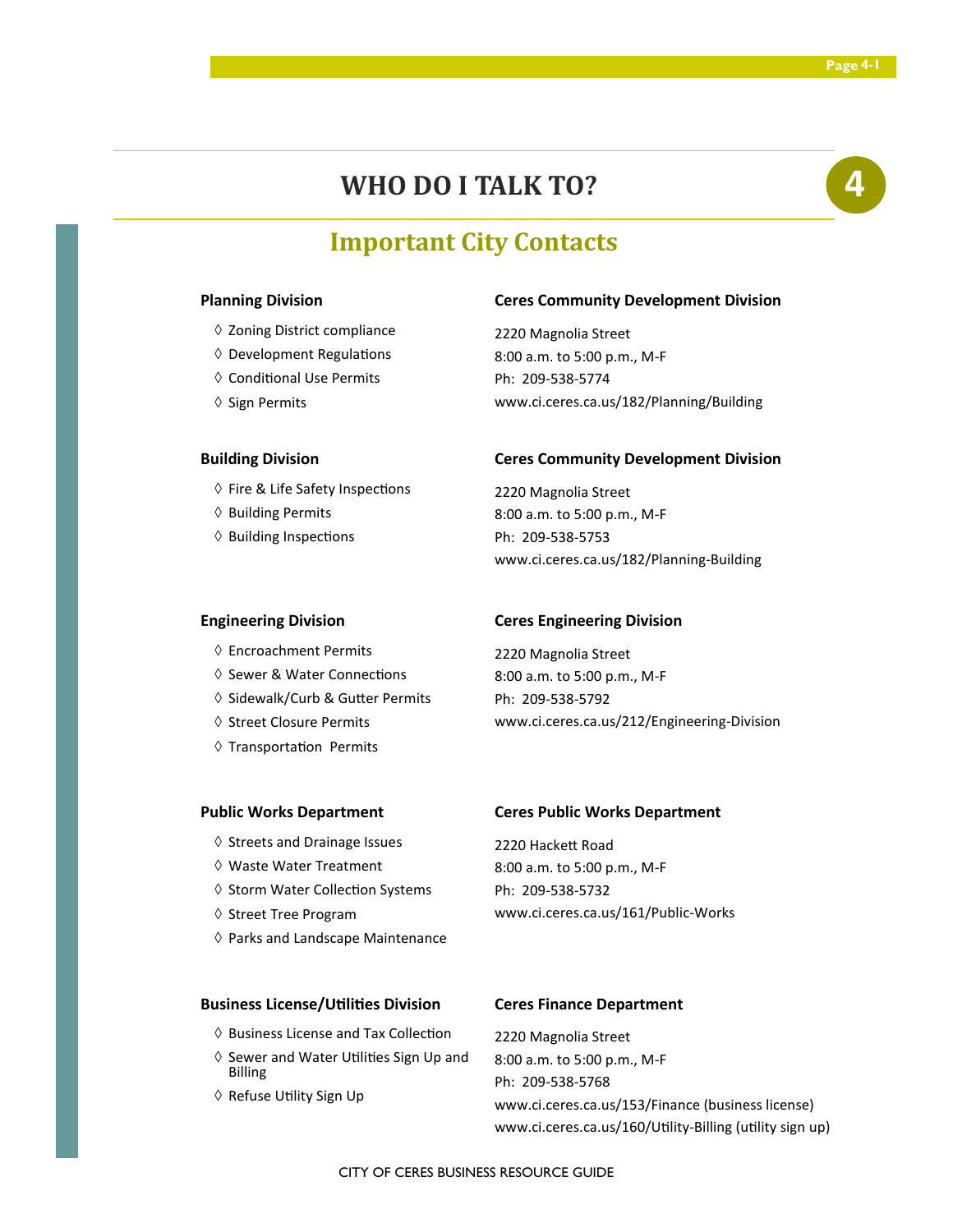### **Important City Contacts (continued)**

#### **Economic Development Division**

- $\diamond$  Business Attraction and Retention
- ◊ Commercial Site Assistance
- ◊ Business Ombudsman Services
- $\Diamond$  Ceres Downtown Revitalization
- $\diamond$  Ceres Redevelopment Activities

### **Ceres City Manager's Office**

2720 2nd Street 8:00 a.m. to 5:00 p.m., M-F Ph: 209-538-5756 www.ci.ceres.ca.us/150/Economic-Development

### **Police Services**

- ◊ Emergency—911 Dispatch
- ♦ Crime Prevention Services
- ◊ Commercial Neighborhood Watch
- ♦ Crime Statistics

#### **Ceres Police Department**

2727 Third Street 8:00 a.m. to 5:00 p.m., M-F Ph: 209-538-5715 (**Emergency: 911)** www.ci.ceres.ca.us/208/Police-Department File a Police Report: www.ci.ceres.ca.us/385/File-a-Police-Report

### **Fire and Life Safety Services**

- ◊ Emergency—911 Dispatch
- ♦ Fire Prevention Services
- $\diamond$  Stations and Equipment
- ◊ Hazardous Materials Response
- ◊ Code Enforcement

#### **Recreation Services**

- ◊ Ceres Community Center
- ♦ Park Rental Information
- ♦ Recreation Programs (Youth & Adult)
- ◊ Community Special Events

#### **City Council and City Manager**

- ◊ City Manager's Office
- ◊ Mayor and City Council Members
- ◊ City Clerk City Records

#### **Ceres Fire Department**

2755 Third Street 8:00 a.m. to 5:00 p.m., M-F (unless in service) Ph: 209-538-5704 (**Emergency: 911)** www.ci.ceres.ca.us/173/Fire Code Enforcement - Call: 538-5799

### **Ceres Recreation Department**

2701 Fourth Street 8:00 a.m. to 5:00 p.m., M-F Ph: 209-538-5628 www.ci.ceres.ca.us/235/Recreation

#### **Ceres Administration Department**

2720 2nd Street 8:00 a.m. to 5:00 p.m., M-F Ph: 209-538-5731 www.ci.ceres.ca.us/149/City-Manager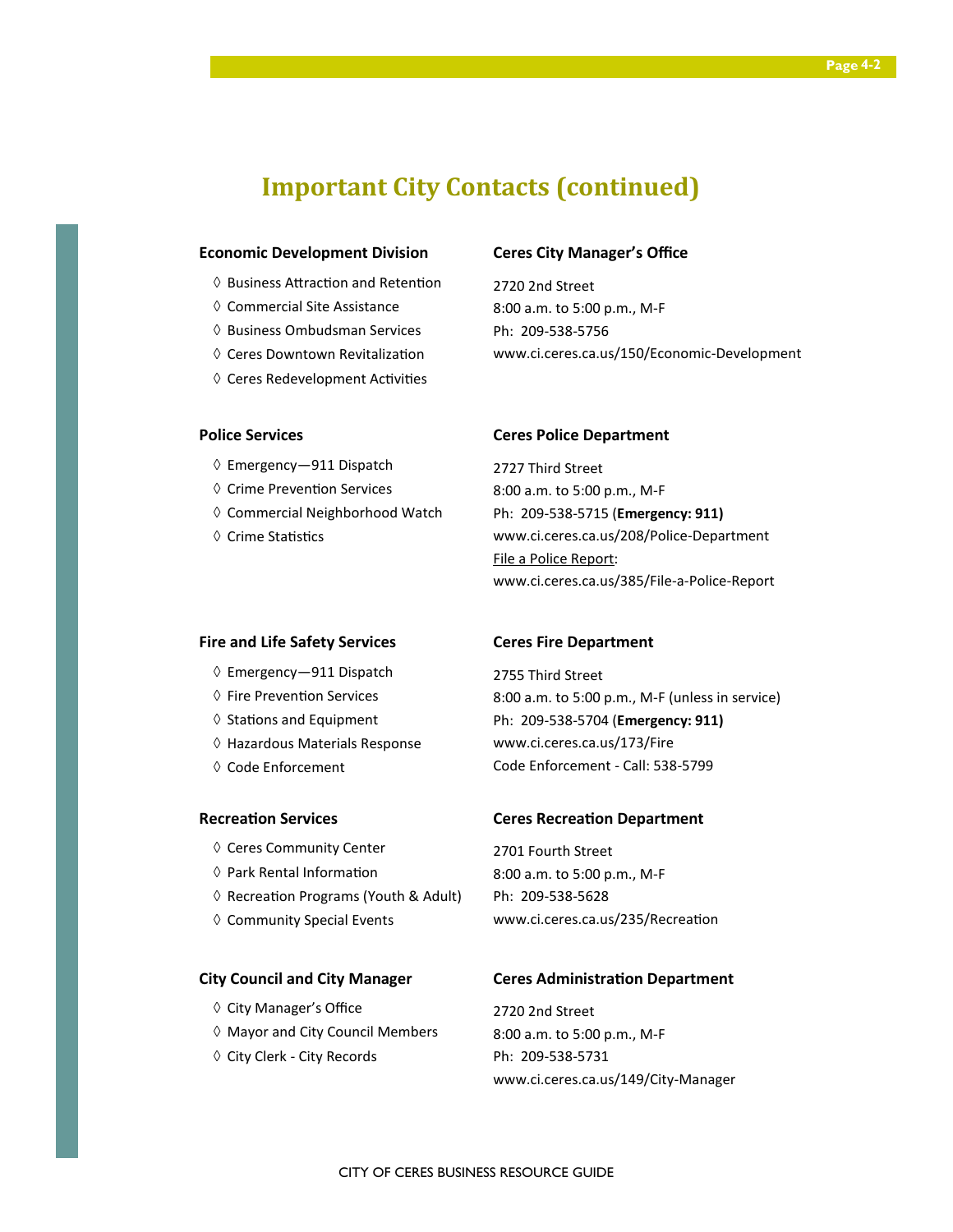### **Important Local Contacts**

#### **County Health Department**

- ◊ Environmental Health (Food Service)
- ♦ Food Facility Inspections (Online)
- ◊ Hazardous Materials Management
- ◊ Solid Waste and County Landfill
- $\diamond$  Milk and Dairy Inspections
- ◊ Groundwater Resources
- ◊ Code Enforcement (Unincorporated)

#### **Stanislaus County Environmental Resources**

3800 Cornucopia Way, Suite C Modesto, CA 95358 7:30 a.m. to 5:00 p.m., M-F Ph: 209-525-6700 www.ci.ceres.ca.us/3071.html

### **Clerk Recorder**

- $\diamond$  Fictitious Business Name Filing
- $\Diamond$  Abandonment of Fictitious Business Name
- ◊ Recording of Legal Documents
- ◊ Vital Records Retrieval
- $\diamond$  Registrar of Voters and Elections

#### **Stanislaus County Clerk Recorder**

1021 I Street, Suite 101 Modesto, CA 95354-0847 8:00 a.m. to 4:00 p.m., M-F Ph: 209-525-5250 www.stancounty.com/clerkrecorder/

### **Small Business Assistance**

- ♦ Business Start-up Consulting
- ◊ Business Skills Training
- ◊ Economic and Demographic Data
- ◊ Business Resource Library
- ◊ Small Business Financing Referrals

### **Stanislaus Business Alliance—Small Business Development Center**

Modesto Main Office 1625 I Street Modesto, CA 95354 Ph: 209-422-6416 http://www.valleysierrasbdc.com/

#### **Business Attraction & Expansion**

#### **Stanislaus Business Alliance—Main Office**

- ♦ Major Business Site Location
- ♦ New Business Entitlement Assistance
- ◊ Workforce Development Assistance
- ◊ Employee Recruitment & Assessments
- ♦ Enterprise Zone Administration

1625 I Street Modesto, CA 95354 8:00 a.m. to 5:00 p.m., M-F Ph: 209-422-6420 http://www.opportunitystanislaus.com/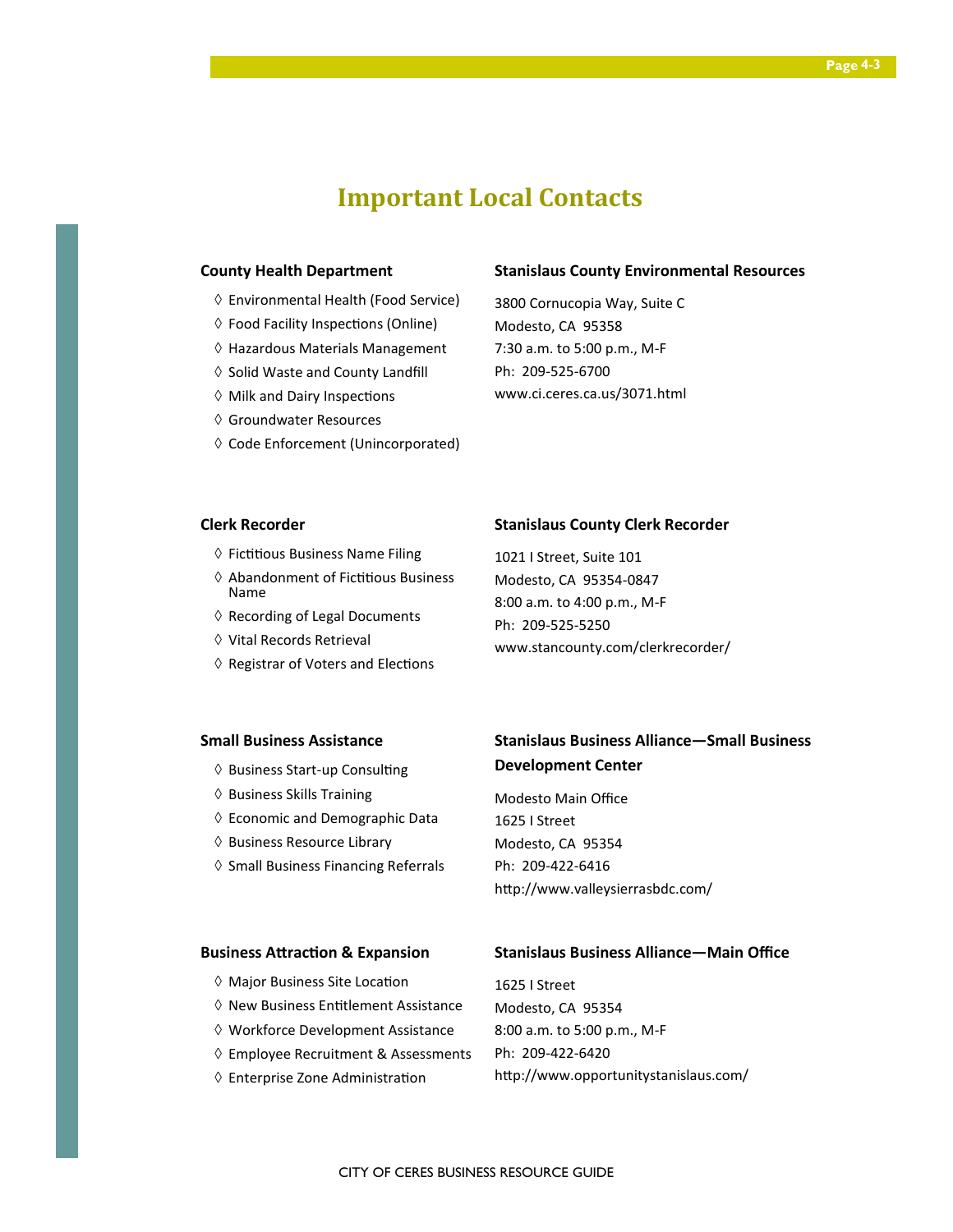### **Other Local Contacts (continued)**

#### **Electrical Utility Service**

- ♦ New Electric Service Connections
- ◊ Energy Efficient Rebate Programs
- ◊ Energy Management Assistance
- ♦ Underground Utilities Control

#### **Turlock Irrigation District**

2944 3rd Street Ceres, CA 95307 8:30 a.m. to 5:00 p.m., M-F Ph: 209-883-8222 http://www.tid.org/

#### **Natural Gas Utility Service**

- ♦ New Natural Gas Service Connections
- ◊ Energy Efficient Rebate Program
- ◊ Energy Management Assistance

#### **Pacific Gas & Electric (PG&E)**

(no local office - phone orders for new service) Business Customer Service Center Ph: 800-468-4743 http://www.pge.com/en/mybusiness/index.page

#### **Local Business Support**

- ◊ Local Business Advocacy
- ◊ Business Networking
- ◊ eCerfy Export Stamp Services
- ◊ Chamber & Community Events
- $\Diamond$  Visitor and Community Information
- ◊ New Business Step-by-Step Guide\*

#### **Ceres Chamber of Commerce**

2904 4th Street Ceres, CA 95307 Ph: 209-537-2601 http://www.cereschamber.com/ GUIDE: http://www.cereschamber.com/starting-anew-business.html

**Note: The Chamber's Step-by-Step Guide is an excellent resource to guide you if you are in the very earliest stages of planning to start a new business, the steps you should follow, along with local resources available to help you transform your "ideas" into a formal business plan.**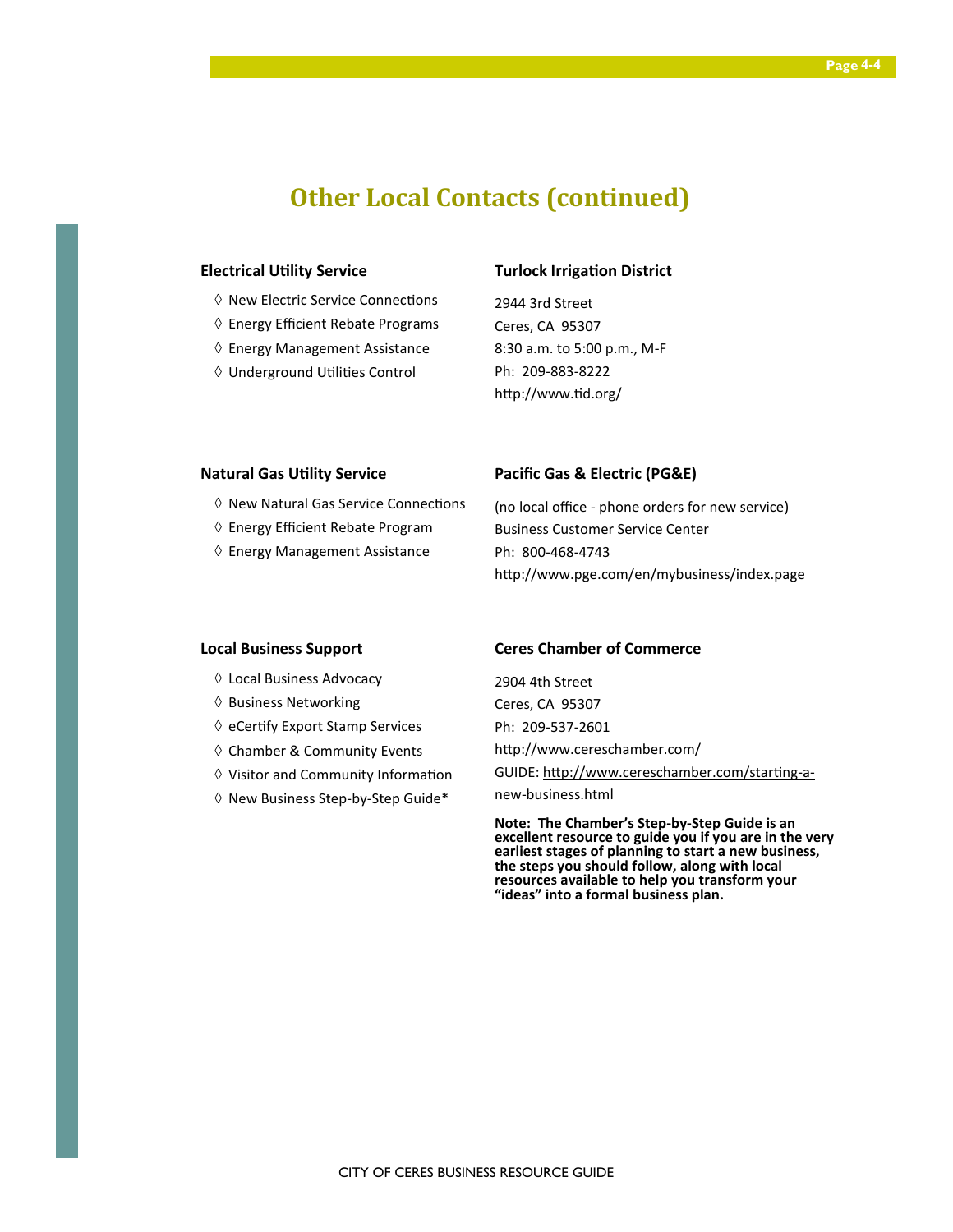### **Important State Agency Contacts**

#### **State Alcoholic Beverage Licenses**

- ◊ On-Sale Liquor Licenses
- ◊ Off-Sale Liquor Licenses
- ◊ Non-Profit and Temporary Licenses
- ◊ Non-Retail Wholesaler/Manufacturers
- ◊ Server Awareness (LEAD) Training
- ◊ Informed Merchants (IMPACT) Training

### **California Department of Alcoholic Beverage Control**

District Office: Stockton 31 E. Channel Street Stockton, CA 95202 Ph: 209-948-7739 Email: ND.Direct@abc.ca.gov Website: http://www.abc.ca.gov/

#### **State Licenses (Vocation & Services)**

- ◊ Professional Service Licenses
- ♦ Operating Without a License Complaint
- ◊ Landlord/Tenant Issues
- ◊ Vehicle Purchase, New & Used Issues
- ◊ Cell Phone & Internet Provider Issues
- ♦ Debt Collection/Foreclosure Issues

#### **State Business Filings and Forms**

- ◊ Business Enty Filings (Partnerships, Incorporations and Sole Practitioners)
- ◊ Trademarks and Service Marks
- ◊ Uniform Commercial Code
- ◊ Vital State Records Retrieval
- $\diamond$  Voter Registration and State Elections

#### **State Sales and Use Tax Reporting**

- ◊ Permits to Collect Sales & Use Tax
- ◊ Verifying a Seller's Permit or License
- ◊ City and County Sales Tax Rates
- ♦ Internet Sales Information
- $\diamond$  Research and Statistics

### 1625 North Market Blvd., Suite N 112 Sacramento, CA 95834

**California Department of Consumer Affairs** 

Ph: 800-952-5210 Email: dca@dca.ca.gov Website: http://www.dca.ca.gov/

Consumer Information Division

#### **California Secretary of State**

1500 11th Street Sacramento, CA 95814 Ph: 916-653-6814 Business Entities: http://www.sos.ca.gov/business/ Website: http://www.sos.ca.gov/

### **California State Board of Equalization**

3321 Power Inn Road, Suite 201 Sacramento, CA 95826-3889 Ph: 916-227-6700 FAQs: http://www.boe.ca.gov/sutax/faqscont.htm Website: http://www.boe.ca.gov/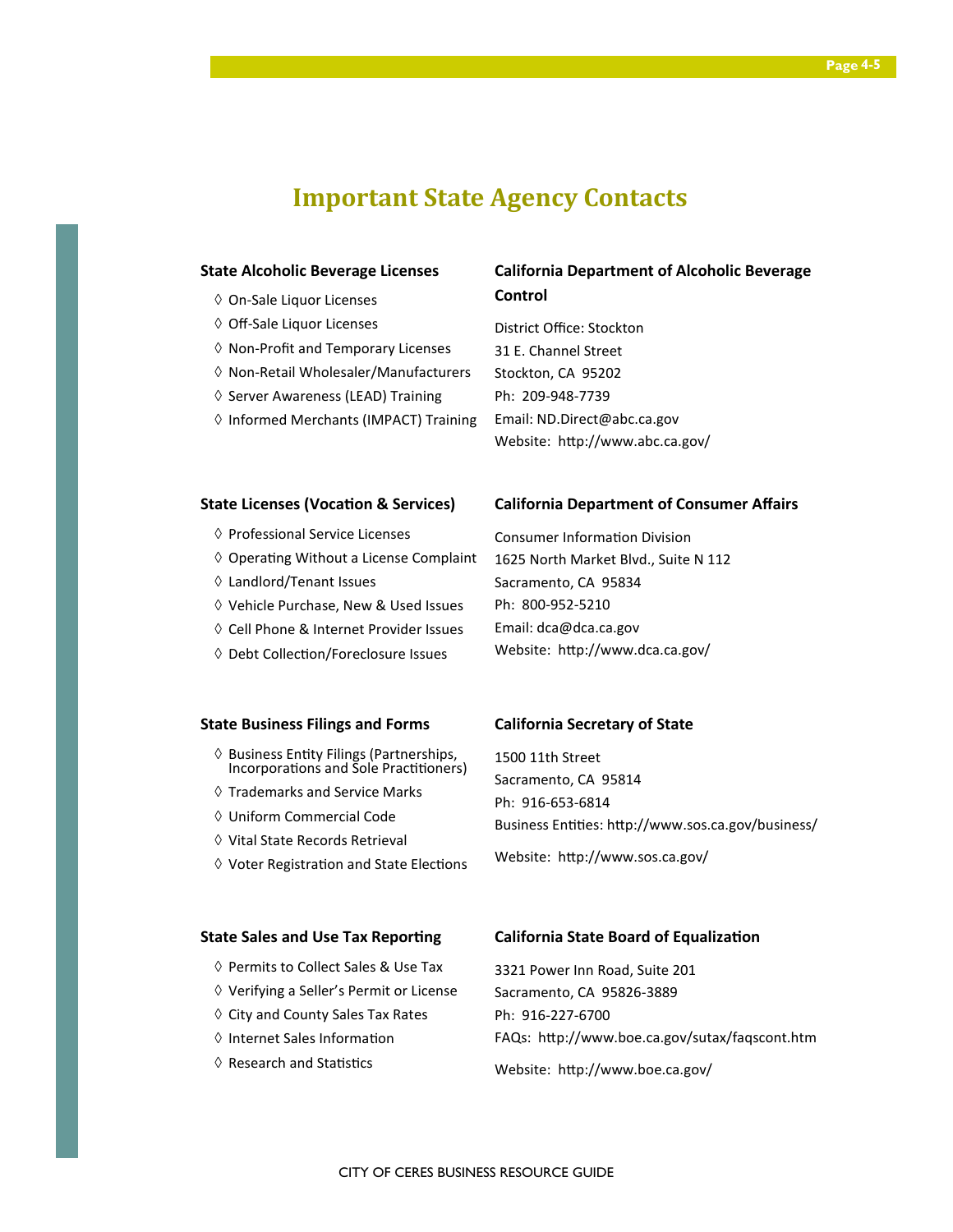### **Important State Agency Contacts (continued)**

### **State Income Taxes for Businesses**

- ◊ Annual State Income Tax Payments
- $\diamond$  Form 100 Corporations Tax Status
- $\diamond$  Determine Estimated Tax Payments
- ◊ Income Tax Withholding Requests
- $\diamond$  S Corporations and LLC Income Taxes

### **California State Franchise Tax Board**

3321 Power Inn Road, Suite 250 Sacramento, CA 95826-3893 Ph: 800-338-0505 FAQs: https://www.ftb.ca.gov/businesses/faq/ index.shtml?WT.mc\_id=Business\_Sidebar\_Help\_FAQ

website: https://www.ftb.ca.gov/index.shtml? WT.mc\_id=Global\_Home\_Tab

- ◊ California Labor Laws
- ◊ Cal/OSHA Safety and Health
- ♦ Worker's Compensation Rules
- ◊ Self Insurance for Employers & Groups
- ◊ Labor Law Training
- ◊ Employee Workplace Complaints

### **State Employment Rules for Businesses** California Department of Industrial Relations

31 E. Channel Street, Room 317 Stockton, CA 95202 Ph: 209-948-7771 FAQs: http://www.dir.ca.gov/dlse/DLSE-FAQs.htm

website: http://www.dir.ca.gov/default.html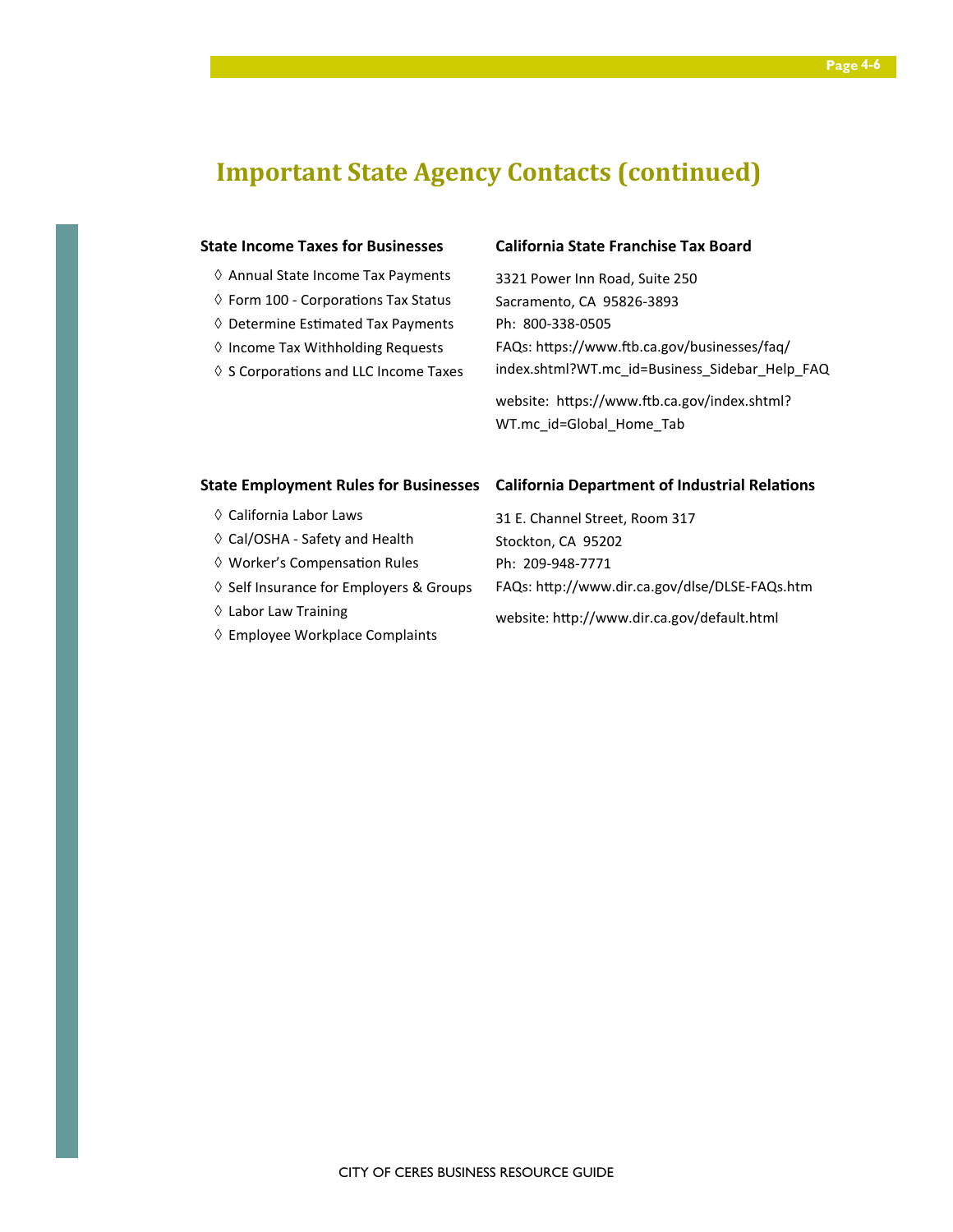### **Important Federal Agency Contacts**

### **Postal Delivery Services**

- ◊ Establish New Mail Delivery Services
- ◊ Acquiring a Business Post Office Box
- ♦ Mail Automation and USPS Incentives
- ◊ Electronic Postage Business Systems
- ◊ Business Packaging and Shipping

### **U.S. Postal Service (USPS)**

Ceres Post Office 2801 Mitchell Road Ceres, CA 95307 Hours: 8:30 a.m. to 5:00 p.m., M-F (Sat: 10-3) Ph: 800-275-8777 Website: https://www.usps.com/

#### **Federal Income Tax and EID Services**

- ◊ Obtain an Employer ID Number
- ◊ Annual Federal Income Tax Status
- ◊ Determine Quarterly Tax Payments
- ◊ Affordable Care Act Tax Provisions
- $\diamond$  Tax Statistics, Facts and Figures

### **U.S. Internal Revenue Service (IRS)**

Local Office: Modesto-Stanislaus County Center 629 12th Street Modesto, CA 95354 Ph: 209-558-9675 FAQs: http://webapps.dol.gov/dolfaq/dolfaq.asp Website: http://www.irs.gov/

### **Federal Employment Labor Standards**

- $\Diamond$  Wage, Hours, Leave Benefit Information
- ◊ Federal Unemployment Insurance
- ◊ Affordable Care Act Requirements
- ◊ Equal Employment Opportunies Issues
- ◊ Americans with Disabilies Act Issues
- ◊ Veteran's Employment and Training
- $\diamond$  Employment Statistics, Facts and Figures

### 1700 Standiford Avenue

**U.S. Department of Labor**  Local Office: Modesto

Modesto, CA 95350 Ph: 209-548-7388 FAQs for Businesses: http://www.irs.gov/Businesses Website: http://www.dol.gov/

### **Federal Retirement - Social Security**

- ◊ Employee Social Security Numbers
- ◊ Federal Disability Services
- ◊ Standards for Agricultural Employers
- ◊ Disadvantaged/Minority-Owned Business
- ◊ U.S. Citizen & Immigration Verification

#### **U.S. Social Security Administration**

Local Office: Modesto-Stanislaus County 1521 N. Carpenter Road Modesto, CA 95351 Ph: 888-748-7698 FAQs: https://faq.ssa.gov/ics/support/default.asp? deptID=34019&\_referrer= Website: http://www.ssa.gov/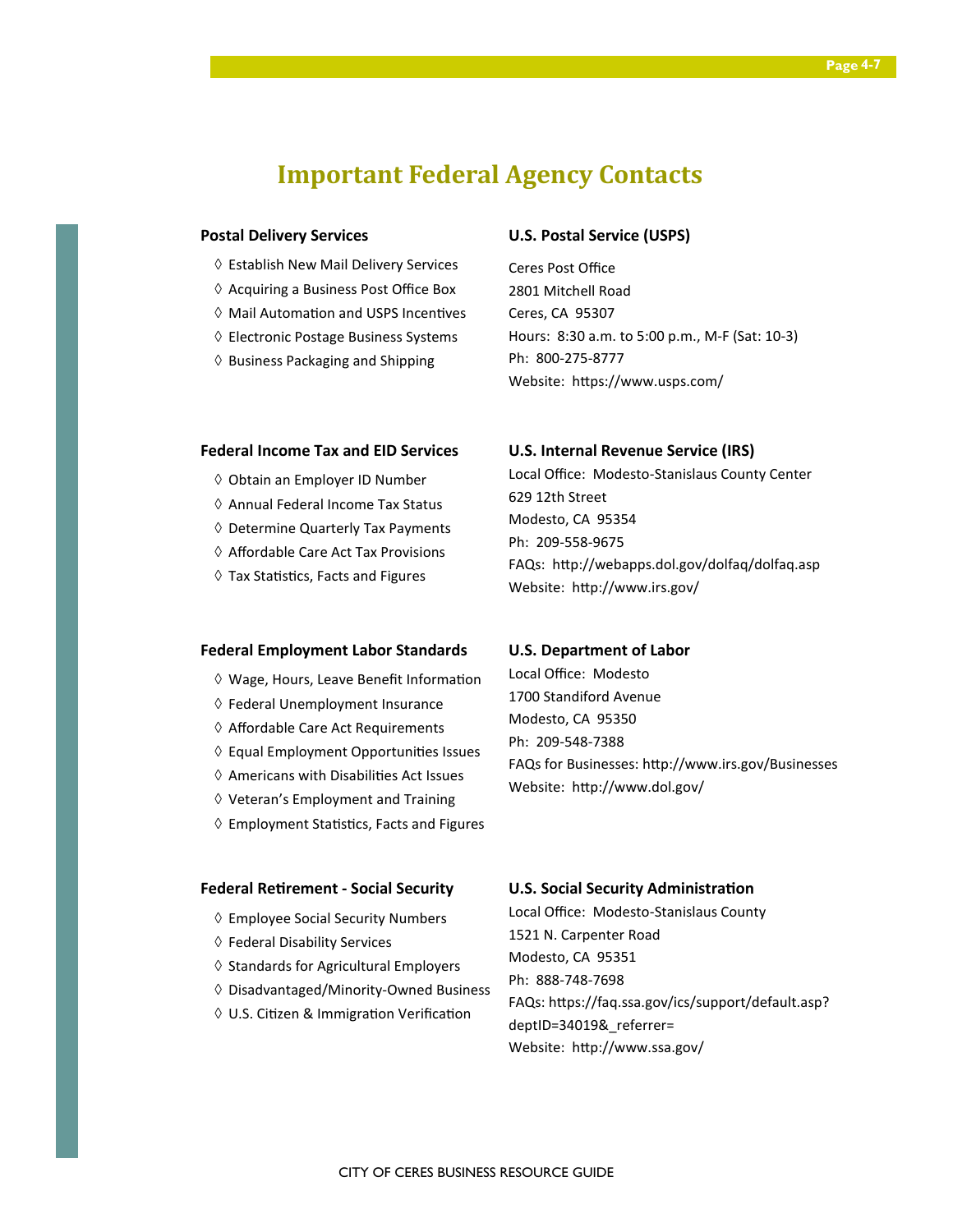### **CHECKLIST FOR MY BUSINESS 5**

| <b>IS MY BUSINESS ALLOWED?</b><br>- Appropriate Zoning District      | <b>YES</b> | <b>NO</b> |
|----------------------------------------------------------------------|------------|-----------|
| <b>WHAT PERMITS WILL I NEED?</b>                                     | <b>YES</b> | <b>NO</b> |
| <b>PLANNING PERMITS</b>                                              |            |           |
| HOME-BASED BUSINESS PERMIT<br>♦                                      |            |           |
| ADMINISTRATIVE USE PERMIT<br>♦                                       |            |           |
| <b>CONDITIONAL USE PERMIT</b><br>♦                                   |            |           |
| <b>DESIGN REVIEW</b><br>♦                                            |            |           |
| <b>SIGN PERMIT</b><br>♦                                              |            |           |
| <b>BUILDING PERMITS</b>                                              |            |           |
| <b>CERTIFICATE OF OCCUPANCY</b><br>♦                                 |            |           |
| <b>BUILDING PERMITS</b><br>♦                                         |            |           |
| <b>ENCROACHMENT PERMIT</b><br>♦                                      |            |           |
| <b>COUNTY HEALTH PERMIT</b>                                          |            |           |
| <b>STATE ALCOHOLIC BEVERAGE CONTROL</b>                              |            |           |
| <b>OTHER LOCAL PERMITS</b><br><u> 1980 - Jan Barbara Barbara, ma</u> |            |           |
| <b>OTHER STATE PERMITS</b>                                           |            |           |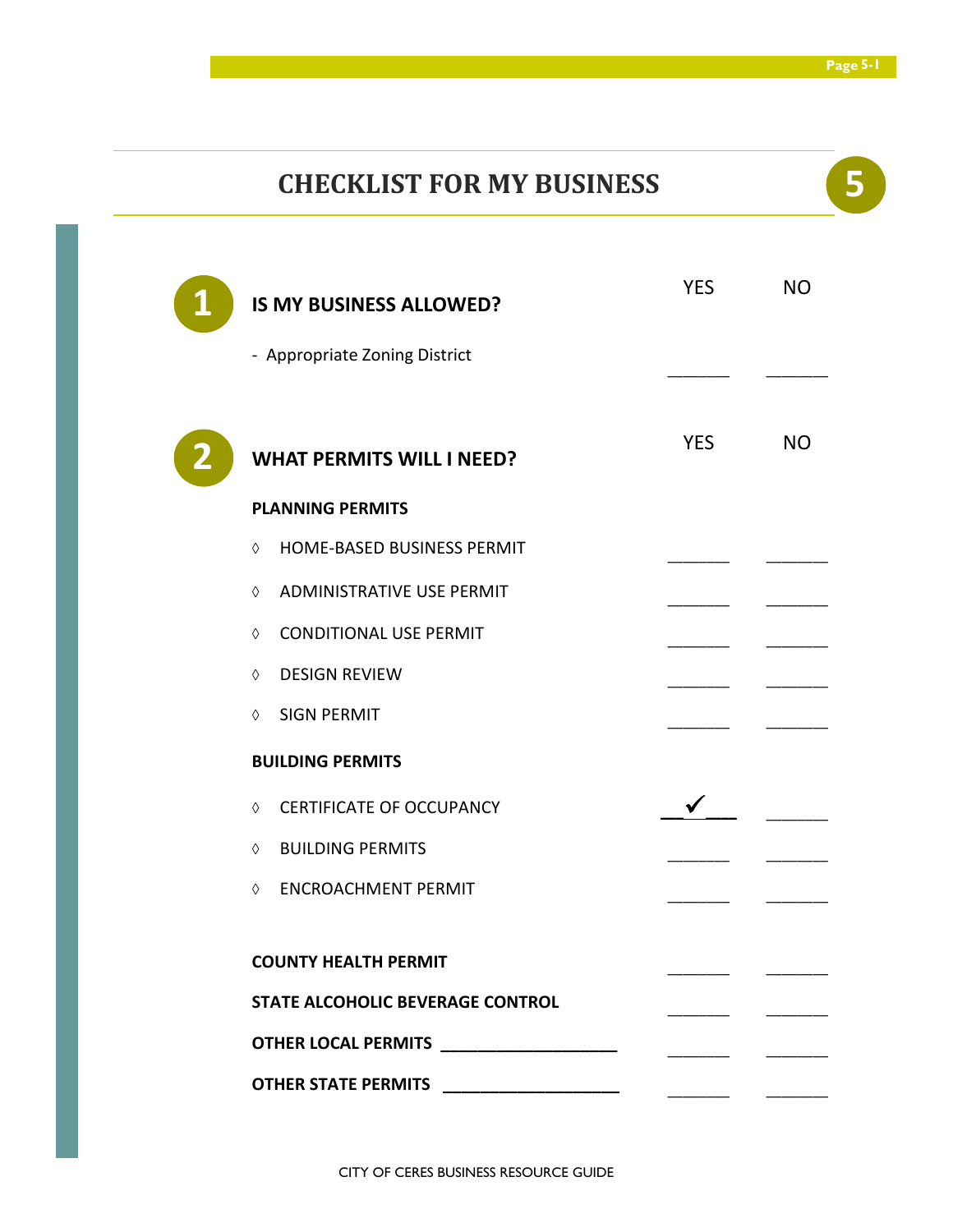| <b>HAVE I VERIFIED THE FOLLOWING?</b>                         | <b>YES</b> | <b>NO</b> |
|---------------------------------------------------------------|------------|-----------|
| PLANNING PERMIT REQUIREMENTS<br>$\Diamond$                    |            |           |
| <b>BUILDING PERMIT REQUIREMENTS</b><br>♦                      |            |           |
| ADEQUACY OF WATER AND SEWER<br>$\Diamond$                     |            |           |
| <b>ENGINEERING REQUIREMENTS</b><br>♦                          |            |           |
| <b>COUNTY HEALTH REQUIREMENTS</b><br>♦                        |            |           |
| ♦ STATE ALCOHOLIC BEVERAGE REQUIREMENTS                       |            |           |
| <b>FINAL STEPS: AM I READY TO OPEN MY</b><br><b>BUSINESS?</b> |            |           |
| <b>BUSINESS LICENSE OBTAINED</b><br>$\Diamond$                |            |           |
| UTILITY SERVICE TURN-ONS (ELECTRIC & GAS)<br>♦                |            |           |
| <b>MAIL SERVICE ESTABLISHED</b><br>♦                          |            |           |